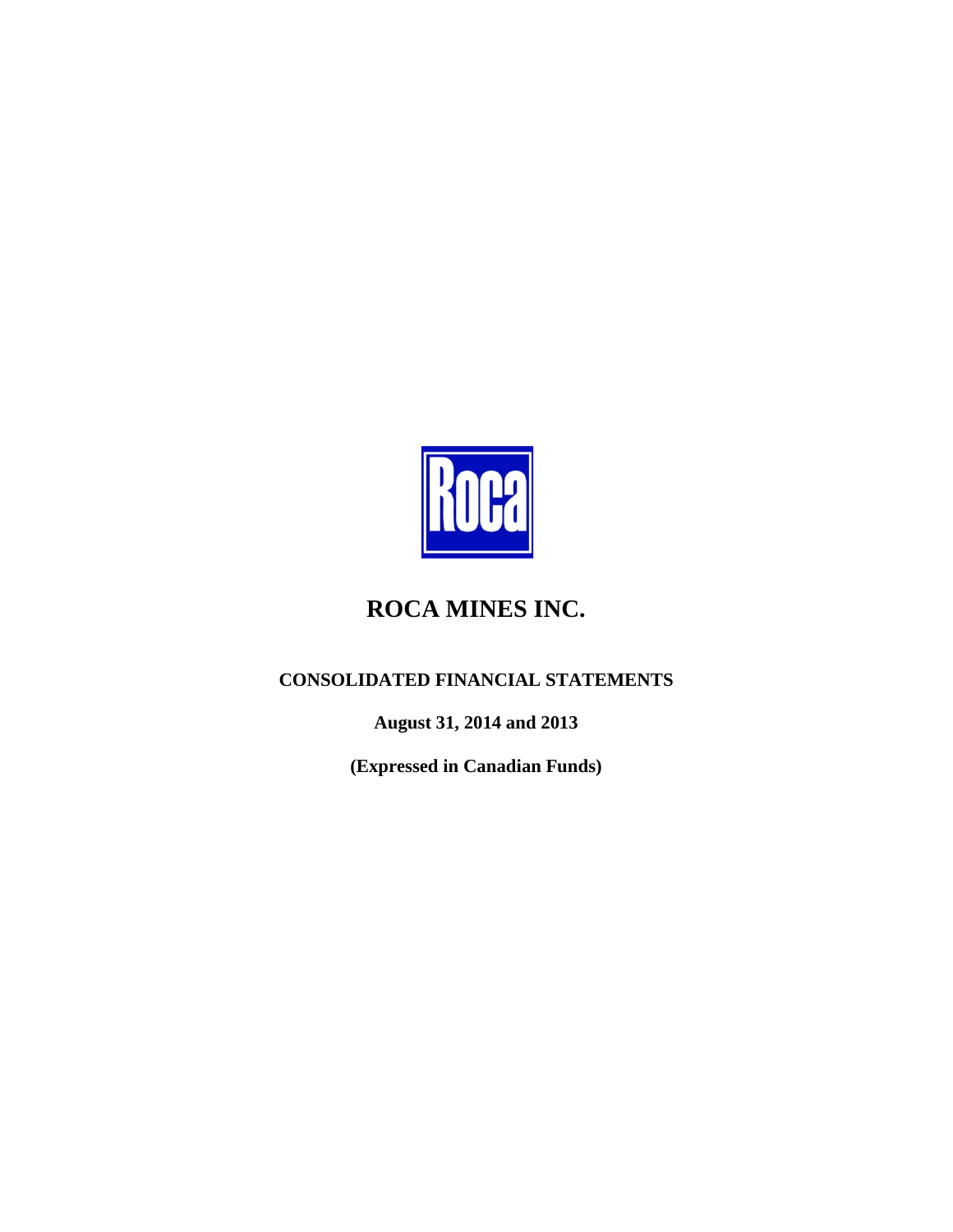

December 19, 2014

## **Independent Auditor's Report**

## **To the Shareholders of Roca Mines Inc.**

We have audited the accompanying consolidated financial statements of Roca Mines Inc. and its subsidiaries, which comprise the consolidated statements of financial position as at August 31, 2014, August 31, 2013 and the consolidated statements of loss, comprehensive loss, changes in equity and cash flows for the years ended August 31, 2014 and August 31, 2013, and the related notes, which comprise a summary of significant accounting policies and other explanatory information.

## **Management's responsibility for the consolidated financial statements**

Management is responsible for the preparation and fair presentation of these consolidated financial statements in accordance with International Financial Reporting Standards, and for such internal control as management determines is necessary to enable the preparation of consolidated financial statements that are free from material misstatement, whether due to fraud or error.

## **Auditor's responsibility**

Our responsibility is to express an opinion on these consolidated financial statements based on our audits. We conducted our audits in accordance with Canadian generally accepted auditing standards. Those standards require that we comply with ethical requirements and plan and perform the audit to obtain reasonable assurance about whether the consolidated financial statements are free from material misstatement.

An audit involves performing procedures to obtain audit evidence about the amounts and disclosures in the consolidated financial statements. The procedures selected depend on the auditor's judgment, including the assessment of the risks of material misstatement of the consolidated financial statements, whether due to fraud or error. In making those risk assessments, the auditor considers internal control relevant to the entity's preparation and fair presentation of the consolidated financial statements in order to design audit procedures that are appropriate in the circumstances, but not for the purpose of expressing an opinion on the effectiveness of the entity's internal control. An audit also includes evaluating the appropriateness of accounting policies used and the reasonableness of accounting estimates made by management, as well as evaluating the overall presentation of the consolidated financial statements.

We believe that the audit evidence we have obtained in our audits is sufficient and appropriate to provide a basis for our audit opinion.

## **Opinion**

In our opinion, the consolidated financial statements present fairly, in all material respects, the financial position of Roca Mines Inc. and its subsidiaries as at August 31, 2014 and August 31, 2013 and their financial performance and their cash flows for the years then ended in accordance with International Financial Reporting Standards.

## **Emphasis of matter**

Without qualifying our opinion we draw attention to Note 1 *Nature of Operations and Going Concern* in the financial statements which describes matters and conditions that indicate the existence of a material uncertainty that may cast significant doubt about Roca Mines Inc.'s ability to continue as a going concern.

Pricewaterhouse Coopers LLP

**Chartered Accountants**

*PricewaterhouseCoopers LLP PricwaterhouseCoopers Place, 250 Howe Street, Suite 700, Vancouver, British Columbia, Canada V6C 3S7* T:  $+16048067000$ , F:  $+16048067806$ , www.pwc.com/ca

"PwC" refers to PricewaterhouseCoopers LLP, an Ontario limited liability partnership.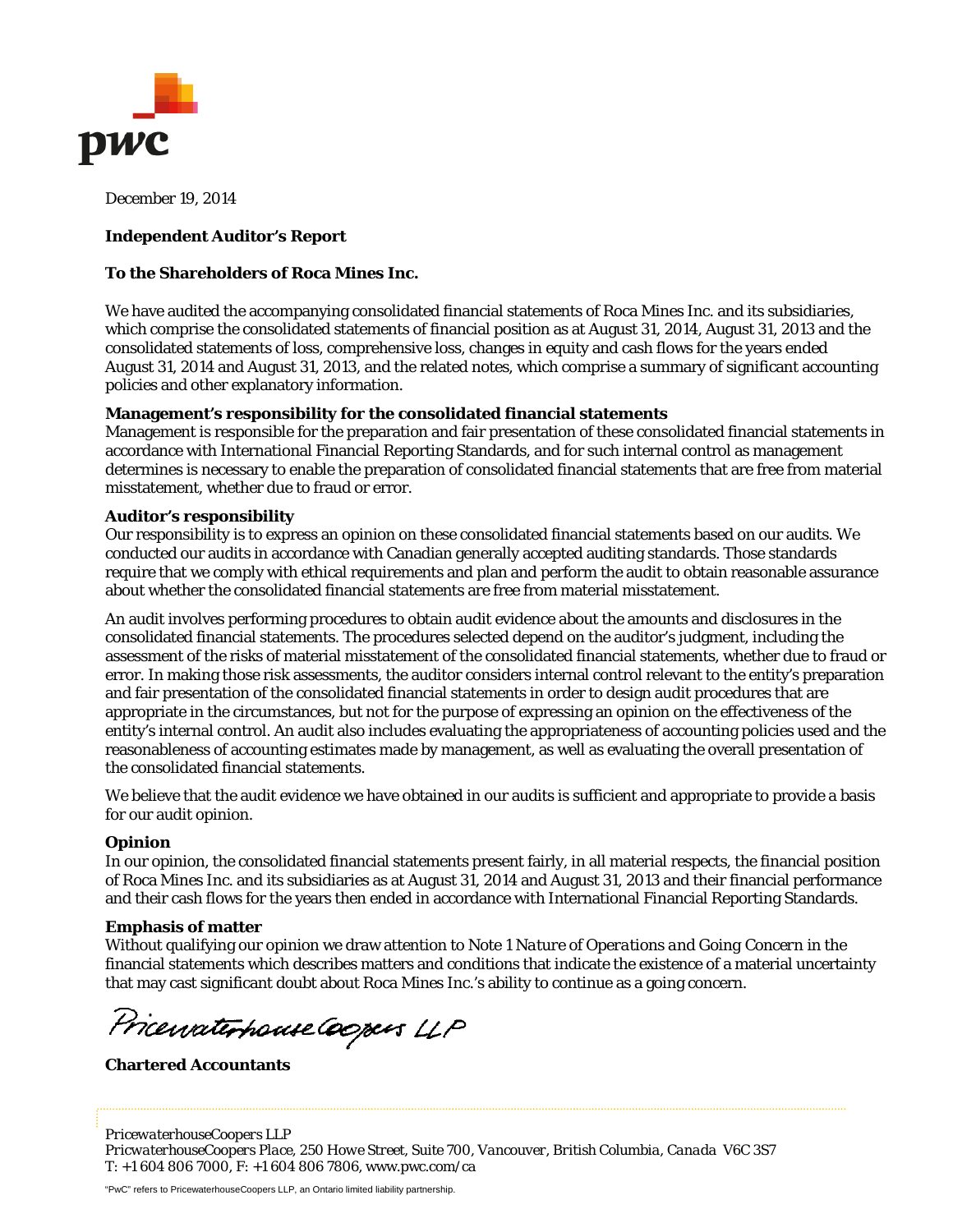## **Roca Mines Inc. Consolidated Statements of Financial Position**

#### **As of August 31** *Canadian Funds*

| <b>ASSETS</b>                                                        | 2014            | 2013            |
|----------------------------------------------------------------------|-----------------|-----------------|
| <b>Current</b><br>Cash and cash equivalents                          | \$<br>65,849    | \$              |
| Accounts receivable                                                  | 7,304           | 10,612          |
| Prepaid expenses and deposits                                        | 27,445          | 14,741          |
| Due from related party (Note 11a)                                    | 56,902          |                 |
| Inventories (Note 5)                                                 | 83,430          | 83,430          |
|                                                                      | 240,930         | 108,783         |
| Exploration and Evaluation Assets (Note 6)                           | 6,968,056       | 6,889,685       |
| Property, Plant and Equipment (Note 7)                               | 1,331,439       | 1,357,537       |
| <b>Reclamation Bonds (Note 9)</b>                                    | 730,000         | 752,900         |
|                                                                      | 9,029,495       | 9,000,122       |
|                                                                      | \$<br>9,270,425 | \$<br>9,108,905 |
| <b>LIABILITIES</b>                                                   |                 |                 |
| <b>Current</b>                                                       |                 |                 |
| Accounts payable and accrued liabilities                             | \$<br>2,824,161 | \$<br>3,357,400 |
| Due to related parties (Note 11c)                                    | 997,809         | 1,021,332       |
| Asset retirement obligation (Note 10)                                |                 | 21,600          |
|                                                                      | 3,821,970       | 4,400,332       |
| <b>Asset Retirement Obligations (Note 10)</b>                        | 1,313,402       | 1,313,402       |
|                                                                      | 5,135,372       | 5,713,734       |
| <b>EQUITY</b>                                                        |                 |                 |
| <b>Share Capital (Note 8a)</b>                                       | 56,862,888      | 56,862,888      |
| <b>Contributed Surplus</b>                                           | 13,543,304      | 13,543,304      |
| <b>Deficit</b>                                                       | (67, 167, 685)  | (67, 011, 021)  |
| <b>Total Equity attributed to shareholders of</b><br>Roca Mines Inc. | 3,238,507       | 3,395,171       |
| Non-controlling interest (Note 8d)                                   | 896,546         |                 |
|                                                                      | 4,135,053       | 3,395,171       |
|                                                                      | \$<br>9,270,425 | \$<br>9,108,905 |

Nature of Operations and Going Concern *(Note 1)*

ON BEHALF OF THE BOARD:

*"Scott Broughton"* , Scott E. Broughton, Director

*"David Skerlec"* , David J. Skerlec, Director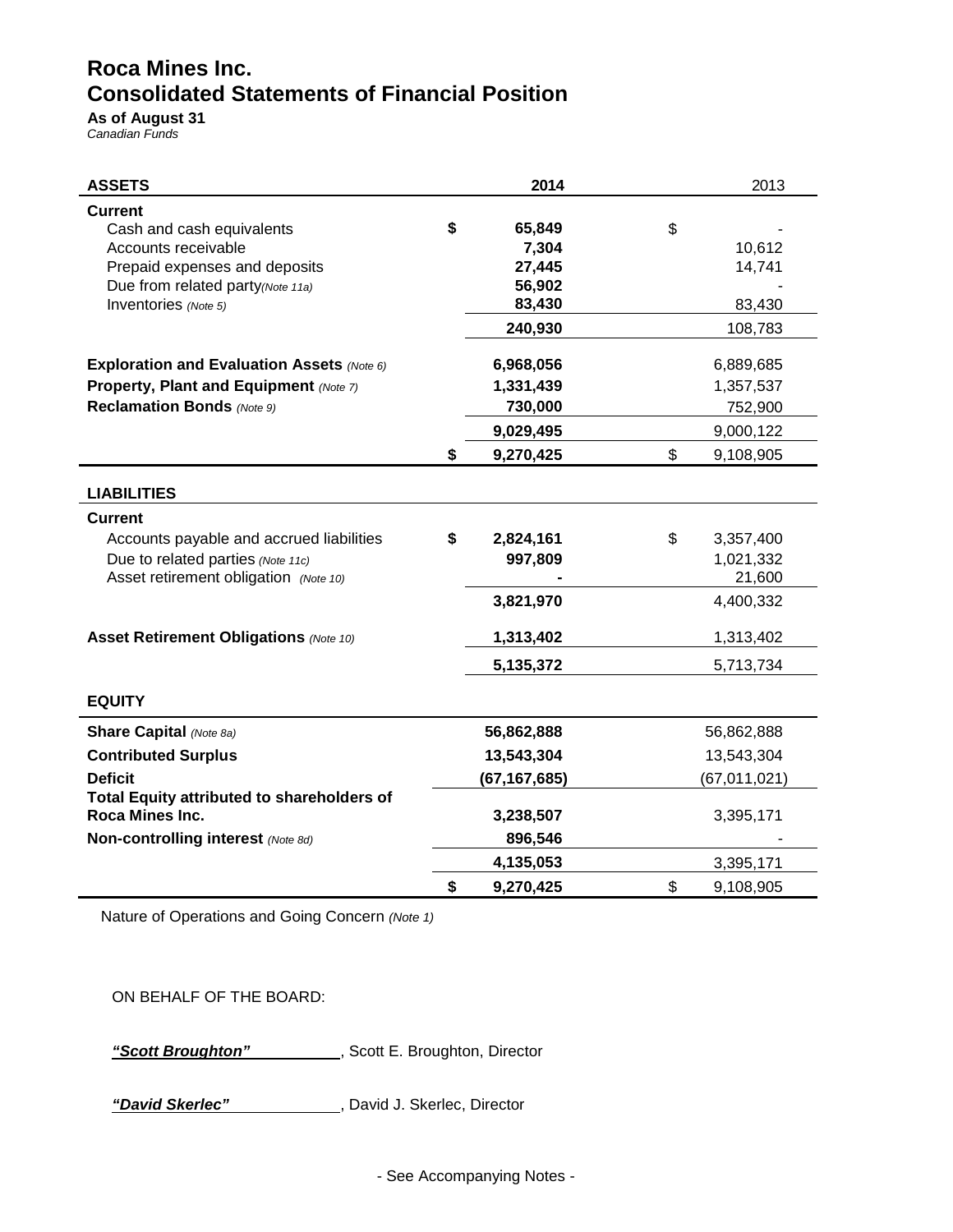## **Roca Mines Inc. Consolidated Statements of Loss and Comprehensive Loss**

**For the Years Ended August 31**

*Canadian Funds*

|                                                          | 2014              | 2013                |
|----------------------------------------------------------|-------------------|---------------------|
|                                                          |                   |                     |
| <b>Expenses</b>                                          |                   |                     |
| General and administrative                               | \$<br>638,983     | \$<br>757,913       |
| Mine holding costs (Note 7)                              | 430,255           | 407,172             |
| <b>Reclamation expense</b>                               | 723               |                     |
| (Gain) Loss on disposal of property, plant and equipment | (64, 011)         | 120,085             |
| <b>Loss from Operations</b>                              | (1,005,950)       | (1, 285, 170)       |
| <b>Other Income (expenses)</b>                           |                   |                     |
| Foreign exchange loss                                    | (4, 380)          | (1,356)             |
| Interest income                                          | 212               | 6,806               |
| <b>Net Loss for the Year</b>                             | (1,010,118)       | (1, 279, 720)       |
|                                                          |                   |                     |
| <b>Total Comprehensive Loss for the Year</b>             | \$<br>(1,010,118) | \$<br>(1,279,720)   |
|                                                          |                   |                     |
| Attributable to:                                         |                   |                     |
| Owners of the Company                                    | (910, 909)        | (1,279,720)         |
| Non-controlling interest (Note 8d)                       | (99, 209)         |                     |
| <b>Total Comprehensive Loss for the Year</b>             | \$<br>(1,010,118) | \$<br>(1, 279, 720) |
|                                                          |                   |                     |
| Net Loss per Share - Basic and Diluted                   | \$<br>(0.01)      | \$<br>(0.01)        |
|                                                          |                   |                     |
|                                                          |                   |                     |
| Weighted Average Number of Common Shares Outstanding     | 123,864,898       | 123,864,898         |

- See Accompanying Notes -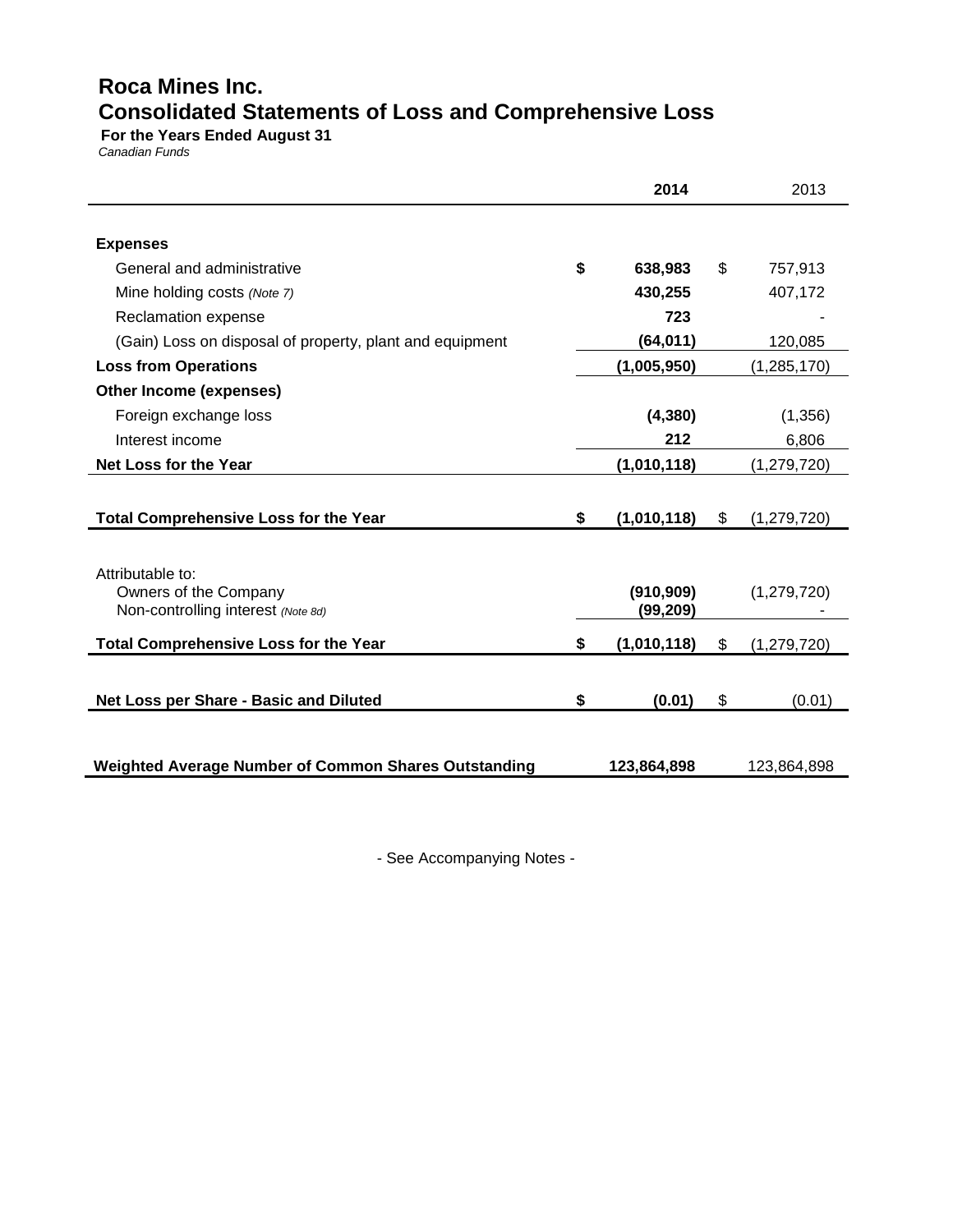## **Roca Mines Inc. Consolidated Statements of Changes in Equity**

*Canadian Funds, except share amounts*

|                                                     | <b>Number</b><br><b>of</b><br><b>Shares</b> | <b>Share</b><br><b>Capital</b> | <b>Contributed</b><br><b>Surplus</b> | <b>Deficit</b> | Non-<br><b>Controlling</b><br><b>Interest</b> | <b>Total</b> |
|-----------------------------------------------------|---------------------------------------------|--------------------------------|--------------------------------------|----------------|-----------------------------------------------|--------------|
|                                                     |                                             | \$                             | \$                                   | \$             | \$                                            | \$           |
| Balance as at September 1, 2012                     | 123,864,898                                 | 56,862,888                     | 13,543,304                           | (65, 731, 301) |                                               | 4,674,891    |
| Loss and comprehensive loss for the year            |                                             | ٠                              |                                      | (1,279,720)    | $\overline{\phantom{a}}$                      | (1,279,720)  |
| Balance as at August 31, 2013                       | 123,864,898                                 | 56,862,888                     | 13,543,304                           | (67,011,021)   |                                               | 3,395,171    |
| Income and comprehensive income for the year        |                                             |                                |                                      | (910, 909)     | (99, 209)                                     | (1,010,118)  |
| Transaction with non-controlling interest (Note 8d) | ۰                                           |                                |                                      | 754.245        | 995.755                                       | 1,750,000    |
| Balance as at August 31, 2014                       | 123,864,898                                 | 56.862.888                     | 13,543,304                           | (67, 167, 685) | 896.546                                       | 4,135,053    |

- See Accompanying Notes -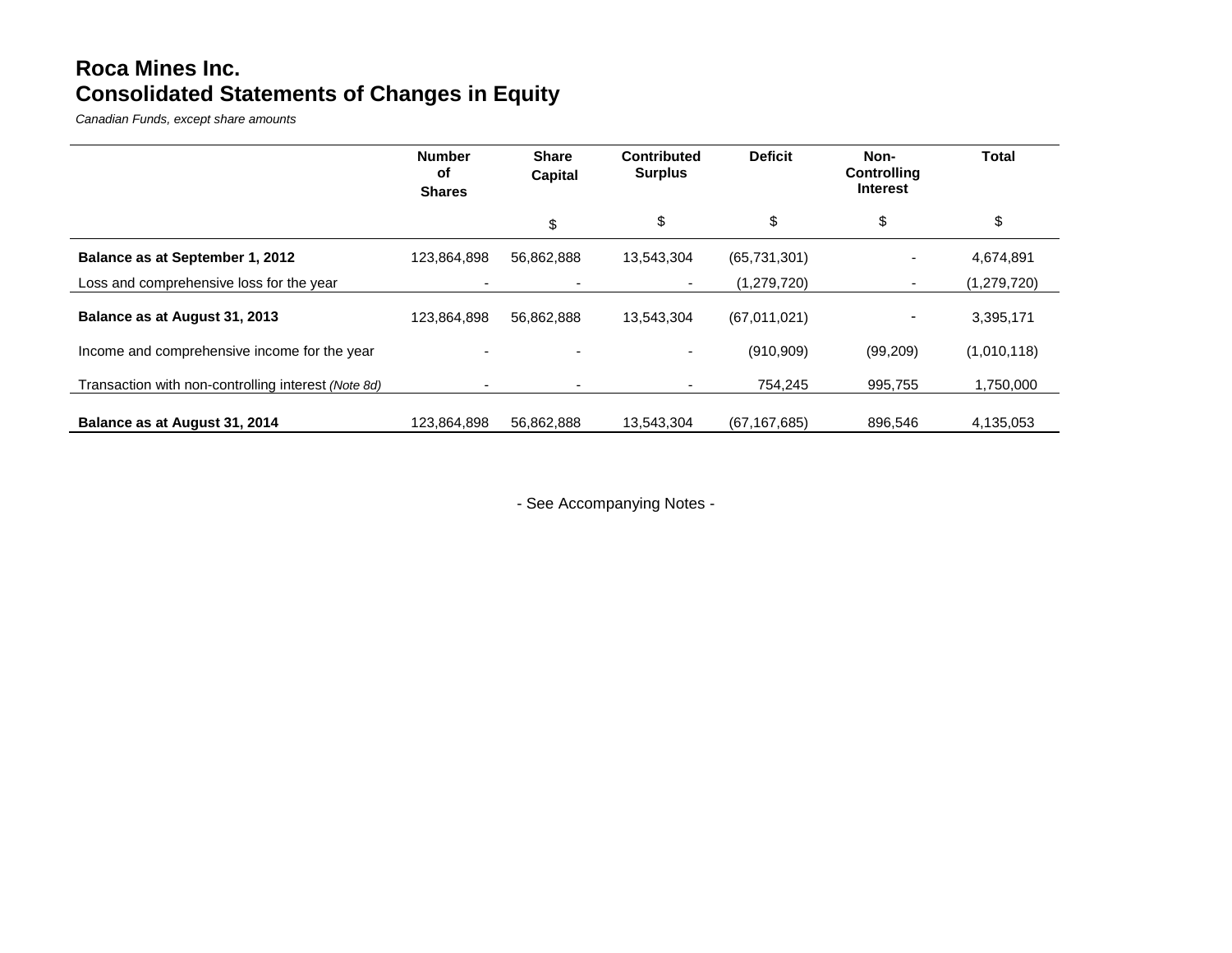## **Roca Mines Inc. Consolidated Statements of Cash Flows**

**For the Years Ended August 31** *Canadian Funds*

**2014** 2013 **Operating Activities** Loss for the year **\$ (1,010,118)** \$ (1,279,720) Less: Items not affecting cash: Amortization, depletion, accretion<br>
Loss (Gain) on disposal of property, plant and equipment **4,855 4,011 120,086** Loss (Gain) on disposal of property, plant and equipment Changes in non-cash working capital items:<br>
Accounts receivable (5,617) Accounts receivable Prepaid expenses and deposits **(12,704)** 8,684<br>
Due from related party 8,284<br>
9,284 **Due from related party** Accounts payable, accrued liabilities, due to related party **(459,535)** 660,800 **(1,593,991)** (479,460) **Investing Activities** Proceeds on disposal of property, plant and equipment **48,457** 569,024 Resource property costs, *net of exploration tax credits* **(161,517)** (91,339) Refund of reclamation bonds **22,900** - **22,900** - **22,900** Proceeds on sale of subsidiary interest **1,750,000** - 1,750,000 **1,659,840** 477,685 **Net Increase (Decrease) in Cash and Cash Equivalents 65,849** (1,775) Cash and cash equivalents - Beginning of year **1,775 Cash and Cash Equivalents - End of Year \$ 65,849** \$ - **Supplemental Schedule of Non-Cash Investing and Financing Transactions** Plant and equipment expenditures included in accounts payable **\$ (36,798)** \$ - Resource property expenditures included in accounts payable **\$ (59,707)** \$ 28,507

- See Accompanying Notes -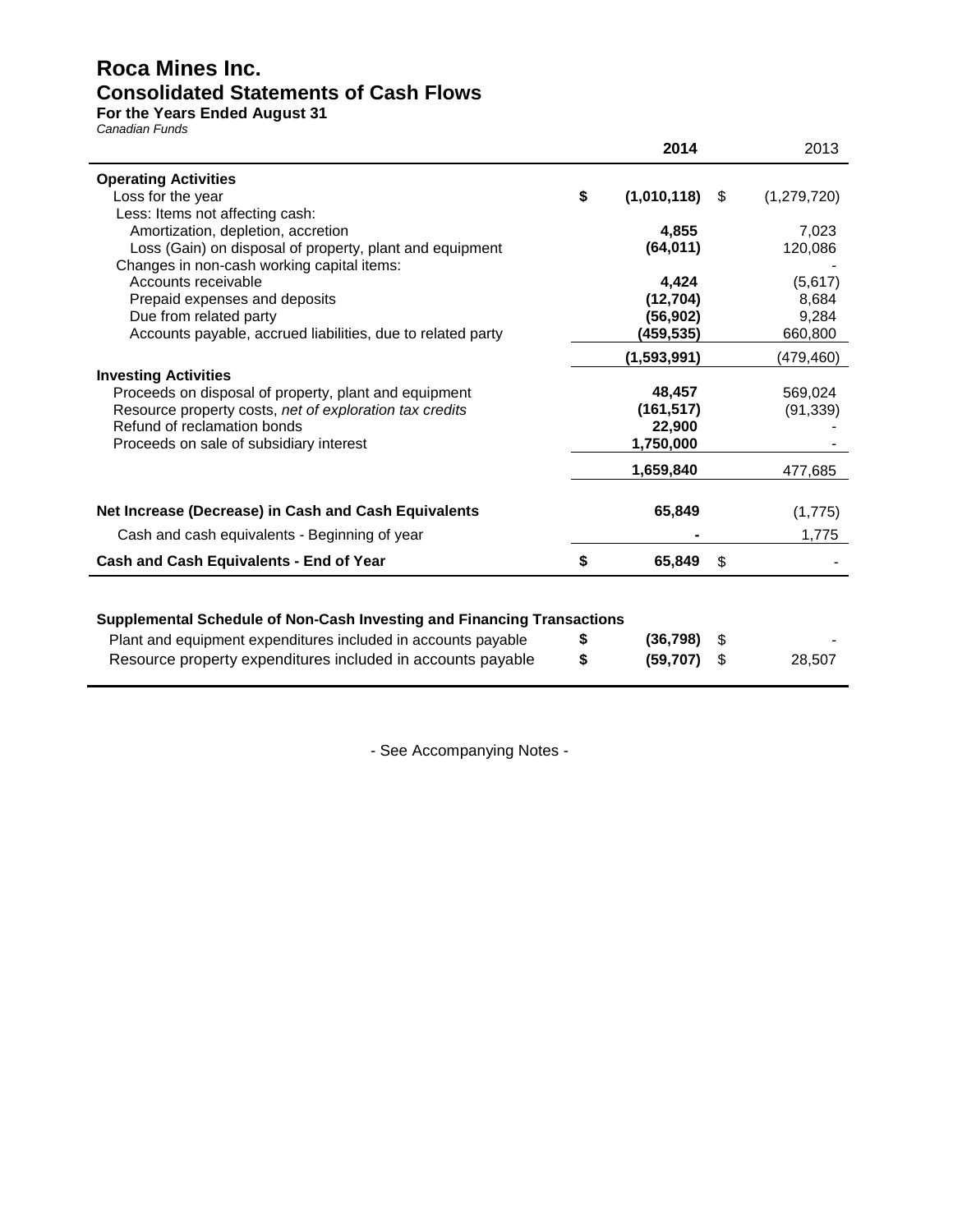*Canadian Funds*

#### **1. Nature of Operations and Going Concern**

Roca Mines Inc. (the "Company") is a Vancouver-based resource company. The Company's head office is located at Suite 490, 1122 Mainland Street, Vancouver British Columbia Canada, V6B 5L1.

The Company was incorporated on June 19, 2001 as 629645 BC Ltd. and changed its name to Roca Mines Inc. on April 29, 2002. The Company holds interests in exploration properties in British Columbia and maintains a wholly-owned subsidiary, Minera ROK, S.A. de C.V. to hold potential property interests in Mexico. The Company's 65% held subsidiary, FortyTwo Metals Inc. holds the MAX molybdenum mine southeast of Revelstoke, British Columbia. Production at the MAX molybdenum mine has been suspended indefinitely due to low commodity prices and high costs.

These consolidated financial statements have been prepared assuming the Company will continue on a going-concern basis and be able to realize its assets and discharge its liabilities in the normal course of business for the foreseeable future. For the year ended August 31, 2014, the Company reported a loss of \$1,010,118 and an accumulated deficit of \$67,167,685 at that date. The Company had a working capital deficit of \$3,581,040 and cash and cash equivalents at August 31, 2014 amounted to \$65,849. These circumstances lend significant doubt as to the ability of the Company to continue as a going concern.

Exploration at the Company's Foremore project and SeaGold joint venture has been constrained by available funding and the MAX molybdenum mine has encountered operating difficulties and has been shut down over the past two years. Continuing operations as a going concern are dependent upon management's ability to raise adequate financing in the capital markets or by sale of assets (*Note 8d)*. Although management has been successful in the past; there is no assurance that these initiatives will be successful in the future.

These financial statements do not reflect the adjustments to the carrying values of assets and liabilities and the reported expenses and balance sheet classifications that would be necessary were the going concern assumption inappropriate, and these adjustments could be material.

#### **2. Basis of Preparation**

#### *(a) Basis of Preparation*

The Company prepares its financial statements in accordance with International Financial Reporting Standards ("IFRS") as issued by the International Accounting Standards Board ("IASB").

The accounting policies set out below have been applied consistently to all periods presented in these financial statements. The Board of Directors approved these financial statements on December 18, 2014. The financial statements have been prepared under the historical cost convention.

#### *(b) Critical accounting estimates and judgments*

These consolidated financial statements include estimates which, by their nature, are uncertain. The impacts of such estimates are pervasive throughout the financial statements, and may require accounting adjustments based on future occurrences. Revisions to accounting estimates are recognized in the period in which the estimate is revised and future periods if the revision affects both current and future periods. These estimates are based on historical experience, current and future economic conditions and other factors, including expectations of future events that are believed to be reasonable under the circumstances. The following discusses the most significant accounting judgments and estimates that the company has made in the preparation of the financial statements: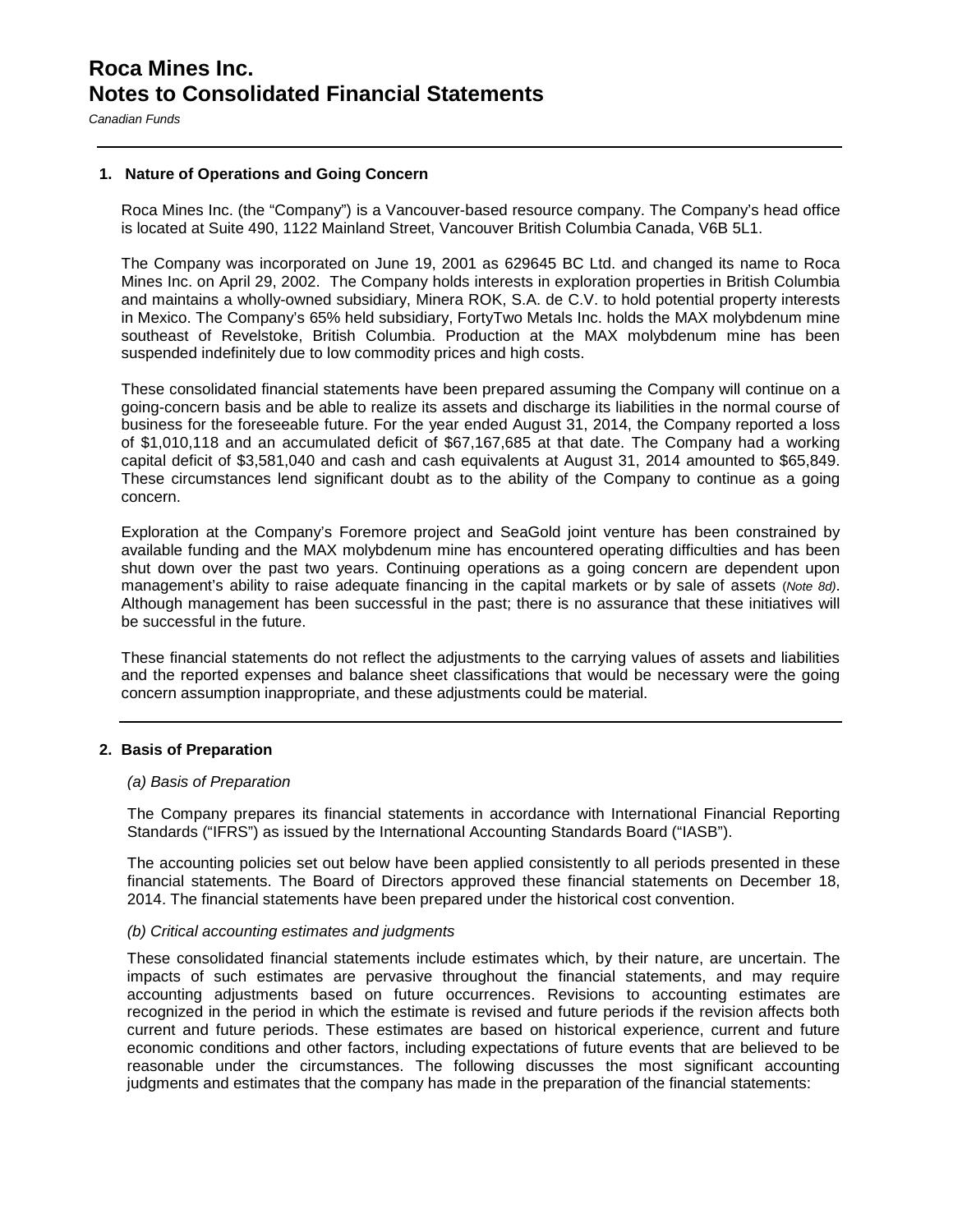*Canadian Funds*

### **2. Basis of Preparation** - *Continued*

#### *Asset Retirement Obligations*

The Company's mining and exploration activities are subject to various laws and regulations governing the protection of the environment. Significant judgments and estimates are made when estimating the nature and costs associated with asset retirement provisions. When considering the effect of the extended time period over which costs are expected to be incurred, combined with the estimated discount rate and inflation factors, the recorded value of the restoration provisions could materially change from period to period due to changes in the underlying assumptions.

### *Impairment of long-lived Assets*

Carrying values of non-producing mining properties and the property, plant and equipment associated with those exploration and evaluation assets are reviewed for impairment when facts and circumstances suggest that the carrying amount exceeds the recoverable amount. If the property is assessed to be impaired, it is written down to its estimated recoverable amount. Significant judgments and estimates are made when estimating this net recoverable value. Therefore the recorded value of exploration and evaluation assets could materially change from period to period due to changes in estimates.

## **3. Significant Accounting Policies**

The significant accounting policies used in the preparation of these consolidated financial statements are as follows:

## a) **Basis of Consolidation**

The consolidated financial statements include the financial statements of the Company and its subsidiaries listed in this table:

| <b>Name</b>                      | <b>Equity Interest at August 31,</b> |      |  |  |  |  |
|----------------------------------|--------------------------------------|------|--|--|--|--|
|                                  | 2014                                 | 2013 |  |  |  |  |
| FortyTwo Metals Inc. (Canada)    | 65%                                  | 100% |  |  |  |  |
| 0943798 B.C. Ltd (Canada)        | ٠                                    | 100% |  |  |  |  |
| Minera ROK, S.A de C.V. (Mexico) | 100%                                 | 100% |  |  |  |  |

The results of subsidiaries acquired or disposed of during the year are included in the consolidated statement of comprehensive income from the effective date of acquisition or up to the effective date of disposal, as appropriate. All intercompany transactions, balances, income and expenses are eliminated in full on consolidation.

Non-controlling interest in the net assets of consolidated subsidiaries are identified separately from the Company's equity have been calculated based on fair value. Non-controlling interest consists of the non-controlling interest at the date of the original business combination plus the non-controlling interest's share of changes in equity since the date of acquisition.

## b) **Functional currency and foreign currency translation**

The functional currency of the Company and its subsidiaries is the Canadian dollar. Transactions in currencies other than the functional currency are recorded at the rate of exchange prevailing on the date of the transaction. Monetary assets and liabilities that are denominated in foreign currencies are translated at the rate prevailing at each reporting date. Non-monetary items that are measured at historical cost in a foreign currency are translated at the exchange rate on the date of the transaction. Foreign currency translation differences are recognized in profit or loss.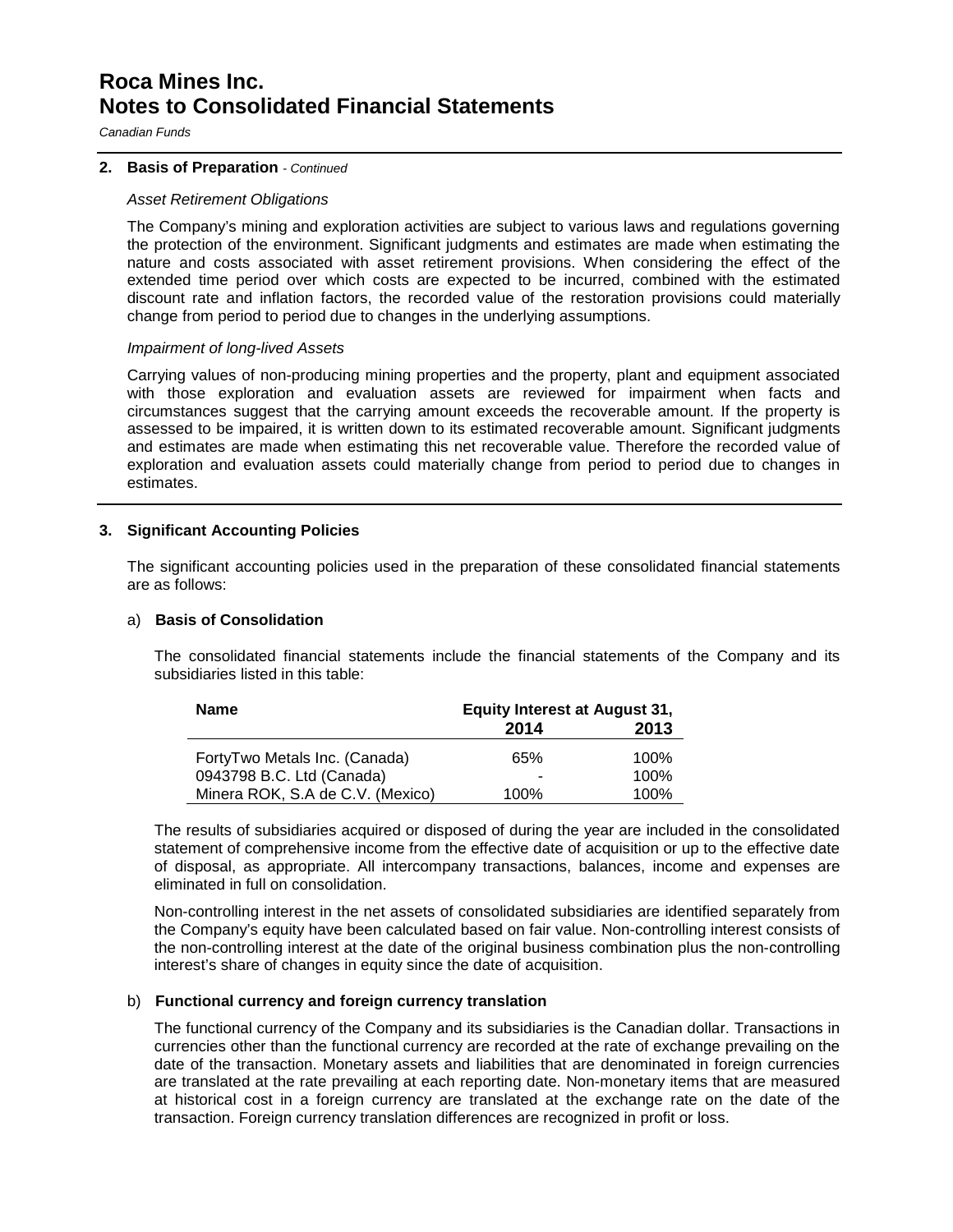*Canadian Funds*

#### **3. Significant Accounting Policies** - *Continued*

#### c) **Financial Instruments**

The Company recognizes financial assets and liabilities on the balance sheet when the Company becomes party to the contractual provisions of the instrument. Financial assets are derecognized when the rights to receive cash flows from the assets have expired or have been transferred and the company has transferred substantially all risks and rewards of ownership. Financial liabilities are derecognized when the obligation specified in the contract is discharged, cancelled or expires.

#### *Cash and cash equivalents*

Cash and cash equivalents consist of cash on hand, deposits in banks and highly liquid investments with an original maturity of three months or less. Cash and cash equivalents are classified as loans and receivables.

#### *Accounts payable, accrued liabilities and due to related parties*

Accounts payable, accrued liabilities, and due to related parties are classified as other financial liabilities. Other financial liabilities are initially measured at fair value, net of transaction costs, and are subsequently measured at amortized cost using the effective interest method.

#### *Derivative instruments*

Derivative instruments, including embedded derivatives, are recorded at "fair value through profit or loss". The Company's metal concentrates are sold under pricing arrangements where final prices are determined by quoted market prices in a period subsequent to the date of sale. This portion of the receivable is considered an embedded derivative. As a result, the values of concentrate receivables change as the underlying commodity market prices vary and are based on management's estimates of final settlement values at the date of the statements of financial position.

#### *Reclamation Bonds*

Cash and cash equivalents subject to contractual restrictions on use are classified separately as reclamation deposits and are classified as loans and receivables.

#### *Impairment of financial assets*

At each reporting date, the company assesses whether there is objective evidence that a financial asset (other than a financial asset classified as fair value through profit or loss) is impaired.

The criteria used to determine if objective evidence of an impairment loss include:

(i) significant financial difficulty of the obligor;

- (ii) delinquencies in interest or principal payments; and
- (iii) it becomes probable that the borrower will enter bankruptcy or other financial reorganization.

For equity securities, a significant or prolonged decline in the fair value of the security below its cost is also evidence that the assets are impaired.

If such evidence exists, the Company recognizes an impairment loss, as follows:

(i) Financial assets carried at amortized cost: The loss is the difference between the amortized cost of the loan or receivable and the present value of the estimated future cash flows, discounted using the instrument's original effective interest rate. The carrying amount of the asset is reduced by this amount either directly or indirectly through the use of an allowance account.

(ii) Available-for-sale financial assets: The impairment loss is the difference between the original cost of the asset and its fair value at the measurement date, less any impairment losses previously recognized in the statement of income. This amount represents the loss in accumulated other comprehensive income that is reclassified to net income.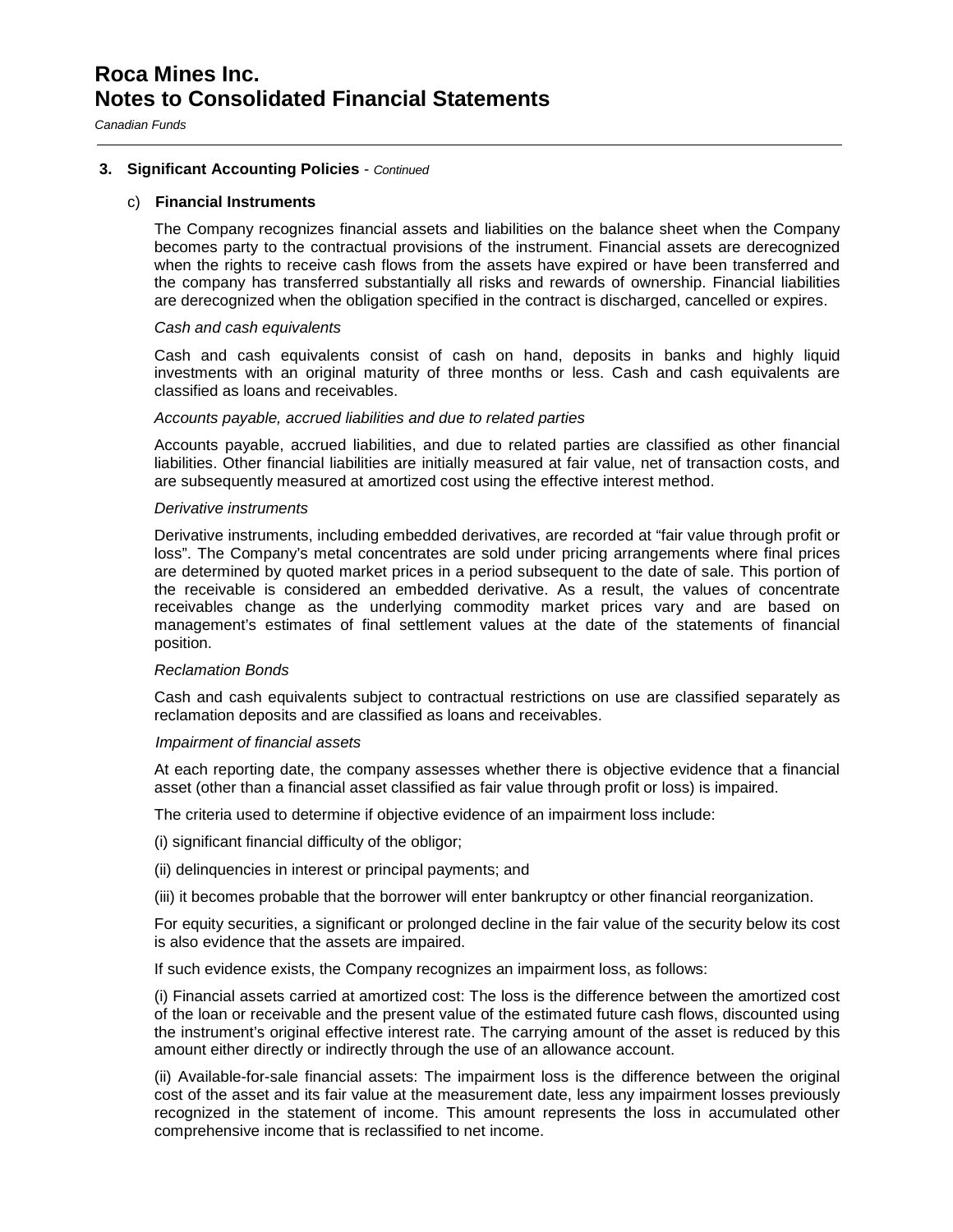*Canadian Funds*

#### **3. Significant Accounting Policies** - *Continued*

Impairment losses on financial assets carried at amortized cost are reversed in subsequent periods if the amount of the loss decreases and the decrease can be related objectively to an event occurring after the impairment was recognized. Impairment losses on available-for-sale equity instruments are not reversed.

#### d) **Inventories**

Consumable parts and supplies are valued at the lower of cost and net realizable value on a first-in, first-out basis. Product inventory, including work in progress is valued at the lower of average production cost or net realizable value.

Production cost represents production costs for concentrates including material costs, direct labour, mine and mill site overhead and amortization and depletion. When inventories have been written down to net realizable value, a new assessment of net realizable value is made in each subsequent period. If the circumstances that caused the write-down no longer exist, the amount of the writedown is reversed.

### e) **Exploration and Evaluation Assets**

Pre-exploration costs or property investigation costs are expensed in the period in which they are incurred. Once the legal right to explore a property has been acquired, all costs related to the acquisition, exploration and evaluation of mineral properties are capitalized by property. These direct expenditures include such costs as materials used, surveying costs, drilling costs, payments made to contractors and depreciation on plant and equipment during the exploration phase. Costs not directly attributable to exploration and evaluation activities, including general and administrative overhead costs, are expensed in the period in which they occur. Any incidental revenues earned in connection with exploration activities are applied as a reduction to capitalized exploration costs.

When an exploration project is deemed to no longer have commercially viable prospects to the Company, exploration and evaluation expenditures in respect of that project are deemed to be impaired. As a result, those exploration and evaluation expenditure costs, in excess of estimated recoveries, are written off to profit or loss.

The Company may occasionally enter into farm-out arrangements, whereby the Company will transfer part of a mineral interest, as consideration, for an agreement by the farmee to meet certain exploration and evaluation expenditures which would have otherwise been undertaken by the Company. The Company does not record any expenditures made by the farmee on its behalf. Any cash consideration received from the agreement is credited against the costs previously capitalized to the mineral interest given up by the Company, with any excess cash accounted for as a gain on disposal.

Once the technical feasibility and commercial viability of extracting the mineral resource has been determined, the property is considered to be a mine under development and is classified as "mines under construction" within property, plant and equipment.

#### f) **Equipment**

Property, plant and equipment are recorded at cost less accumulated amortization. Repairs and maintenance expenditures are charged to operations; major improvements and replacements which extend the useful life of an asset are capitalized. Mine property and development costs, plant and equipment are amortized, net of estimated residual values, over the estimated remaining mine life, on a unit of production basis. The Company provides for amortization on its equipment at an annual rate of 45% for computer equipment and 20% for other office and field equipment on the declining balance method.

#### g) **Impairment of Non-Financial Assets**

At the end of each reporting period, the Company's assets are reviewed to determine whether there is any indication that those assets may be impaired. If such indication exists, the recoverable amount of the asset is estimated in order to determine the extent of the impairment, if any. The recoverable amount is the higher of fair value less costs to sell and value in use.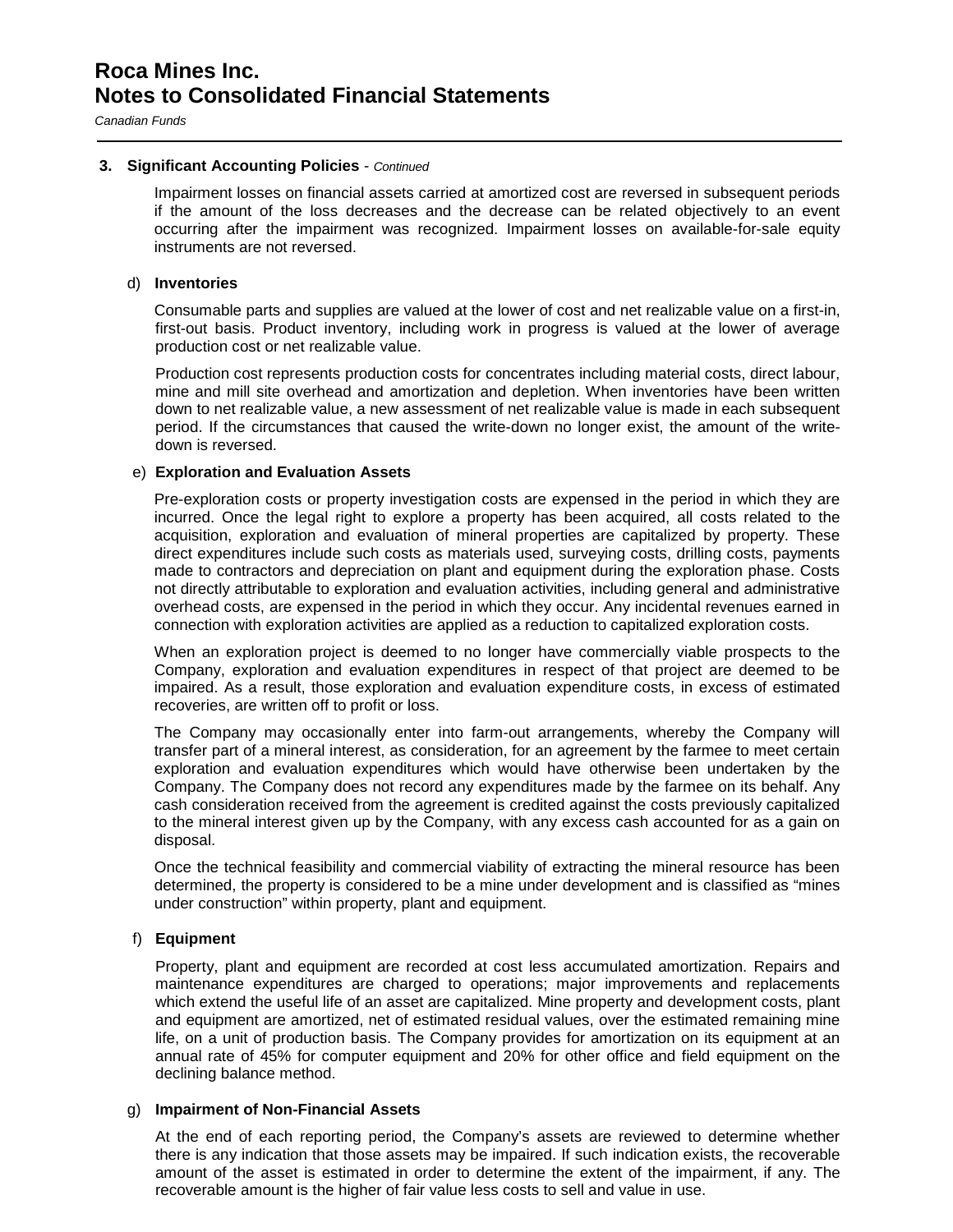*Canadian Funds*

#### **3. Significant Accounting Policies** - *Continued*

Fair value is determined as the amount that would be obtained from the sale of the asset in an arm's length transaction between knowledgeable and willing parties. In assessing value in use, the estimated future cash flows are discounted to their present value using pre-tax discount rate that reflects current market assessments of the time value of money and the risks specific to the asset. Where an impairment loss subsequently reverses, the amount of the reversal is limited such that the revised carrying amount of the asset (or cash generating unit) does not exceed the carrying amount that would have been determined had no prior impairment loss been recognized. A reversal of an impairment loss is recognized immediately in profit or loss.

Where future net cash flows cannot be estimated, management estimates fair value using best estimates and comparative situations in the marketplace. If the recoverable amount of an asset is estimated to be less than its carrying amount, the carrying amount of the asset is reduced to its recoverable amount and the impairment loss is recognized in profit or loss for the period. For an asset that does not generate largely independent cash flows, the recoverable amount is determined for the cash generating unit to which the asset belongs.

## h) **Asset Retirement Obligations**

The Company is subject to various government laws and regulations relating to environmental disturbances caused by exploration and evaluation and mining activities. The Company records the present value of the estimated costs of legal and constructive obligations required to restore its exploration and mine sites in the period in which the obligation is incurred. The nature of rehabilitation activities includes restoration, reclamation and re-vegetation of the affected exploration sites.

The restoration provision generally arises when the environmental disturbance is subject to government laws and regulations. The restoration provision is adjusted at each reporting period for changes to factors including the expected amount of cash flows required to discharge the liability, the timing of such cash flows and the risk-free discount rate. The present value of the estimated costs is capitalized by increasing the carrying amount of the related mining assets. Over time, the discounted liability is increased for the changes in present value based on current market discount rates and liability specific risks. Additional environment disturbances or changes in rehabilitation costs will be recognized as additions to the corresponding assets and rehabilitation liability in the period in which they occur.

#### i) **Share-based Payments**

The Company may grant stock options to buy common shares of the Company to directors, officers, employees and consultants.

The fair value of the estimated number of stock options awarded to employees, officers and directors that will eventually vest, is recognized as share-based compensation expense over the vesting period of the stock options with a corresponding increase to contributed surplus. The share-based payment cost is recognized in net loss or capitalized in property, plant and equipment and exploration and evaluation assets. The fair value of each stock option granted is estimated on the date of the grant using the Black-Scholes option-pricing model. At the end of each reporting period, the Company revises its estimate of the number of equity instruments expected to vest. The impact of the revision of the original estimates, if any, is recognized in net loss or capitalized in property, plant and equipment and exploration and evaluation assets such that the accumulated expense reflects the revised estimate, with a corresponding adjustment to the contributed surplus.

Share-based payments to non-employees are measured at the fair value of the goods or services received or the fair value of the equity instruments issued if it is determined the fair value of the goods or services cannot be reliably measured, and are recorded at the date the goods or services are received. The amount recognized as an expense is adjusted to reflect the number of awards expected to vest. Consideration received on the exercise of stock options is recorded as share capital and the related contributed surplus is transferred to share capital.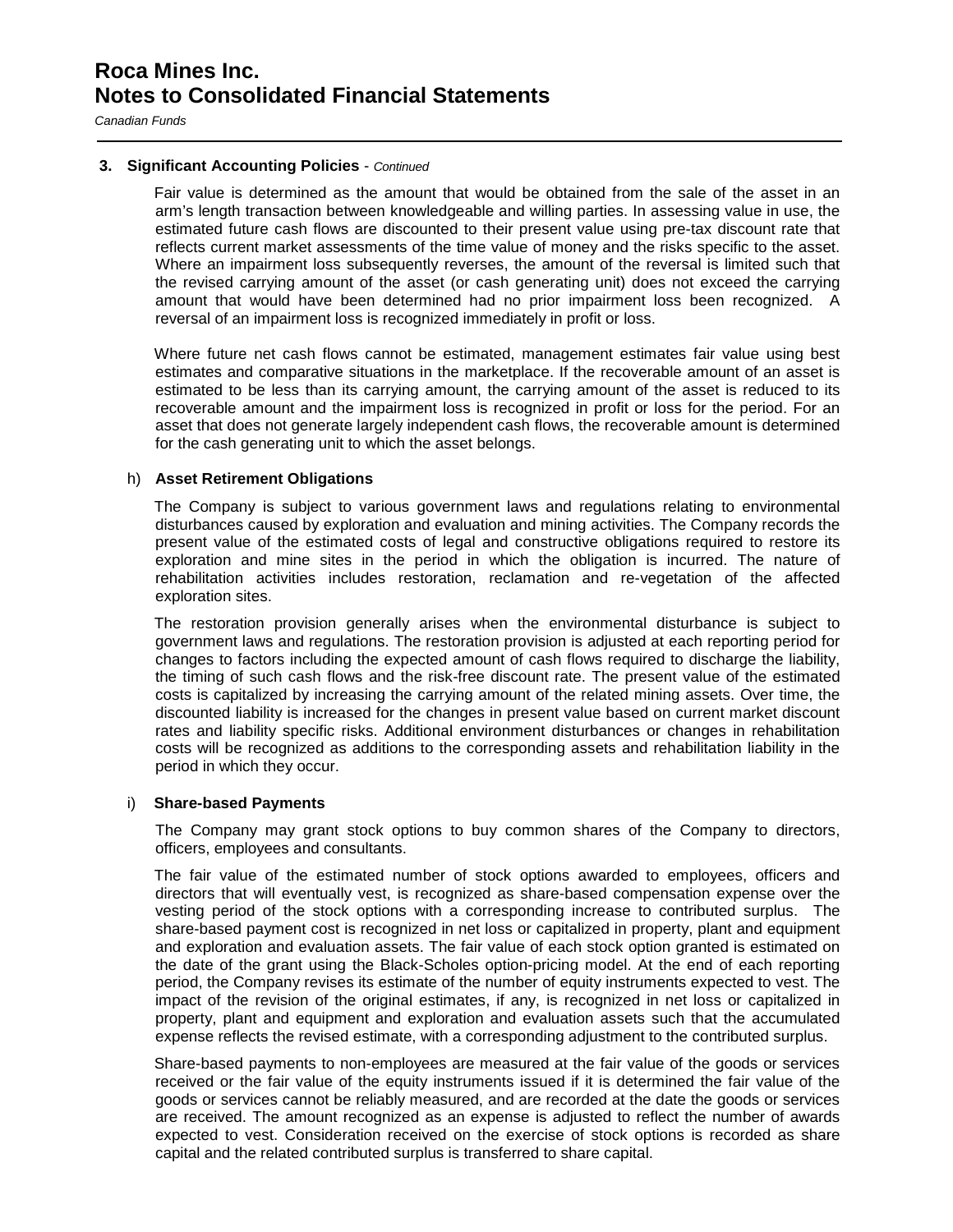*Canadian Funds*

#### **3. Significant Accounting Policies** - *Continued*

#### j) **Current and Deferred Income taxes**

Income tax expense comprises current and deferred tax. Income tax is recognized in profit or loss except to the extent that it relates to items recognized directly in equity. Current tax expense is the expected tax payable on taxable income for the year, using tax rates enacted or substantively enacted at period end, adjusted for amendments to tax payable with regards to previous years.

Deferred tax is recorded using the liability method, providing for temporary differences, between the carrying amounts of assets and liabilities for financial reporting purposes and the amounts used for taxation purposes. However, deferred income tax is not accounted for if it arises from initial recognition of an asset or liability in a transaction other than a business combination that at the time of the transaction affects neither accounting nor taxable profit or loss. Deferred income tax is determined using tax rates (and laws) that have been enacted or substantively enacted by the balance sheet date and are expected to apply when the related deferred income tax asset is realised or the deferred income tax liability is settled.

A deferred tax asset is recognized to the extent that it is probable that future taxable profits will be available against which the temporary difference can be utilized. Deferred tax assets are reviewed at each reporting date and are reduced to the extent that it is no longer probable that the related tax benefit will be realized.

## k) **Mineral Exploration Tax Credits ("METC")**

The Company recognizes METC amounts as a reduction in exploration and evaluation assets when the Company's application for tax credits is approved by the Canada Revenue Agency. If tax credits are approved on projects which have previously been written off, the Company recognizes the tax credit as a gain in the statement of loss.

## l) **Equity Unit Offerings**

The Company has adopted a pro-rata basis method for the measurement of shares and warrants issued as units in financing arrangements. The pro-rata basis method requires that gross proceeds and related share issuance costs be allocated to the common shares and the warrants based on the relative fair value of each component.

The fair value of the common shares is based on the closing price on the closing date of the transaction and the fair value of the warrants is determined on the closing date of the transaction using the Black-Scholes option pricing model. The fair value attributed to the warrants is recorded as contributed surplus. If the warrants are exercised, the value attributable to the warrants is transferred to share capital.

## m) **Revenue Recognition**

Sales are recognized when title transfers and the rights and obligations of ownership pass to the customer. The Company's metal concentrates are sold under pricing arrangements where final prices are determined by quoted market prices in a period subsequent to the date of sale. Revenues are recorded at the time of sale based on estimated prices for the expected date of final settlement. As a result, the values of concentrate receivables change as the underlying commodity market prices vary. This component of the contract is an embedded derivative, which is recorded at fair value with changes in fair value recorded in revenue.

## n) **Earnings (loss) per share**

Basic earnings (loss) per share is computed by dividing net earnings (loss) available to common shareholders by the weighted average number of shares outstanding during the reported period. The Company follows the "treasury stock" method in the calculation of diluted earnings per share.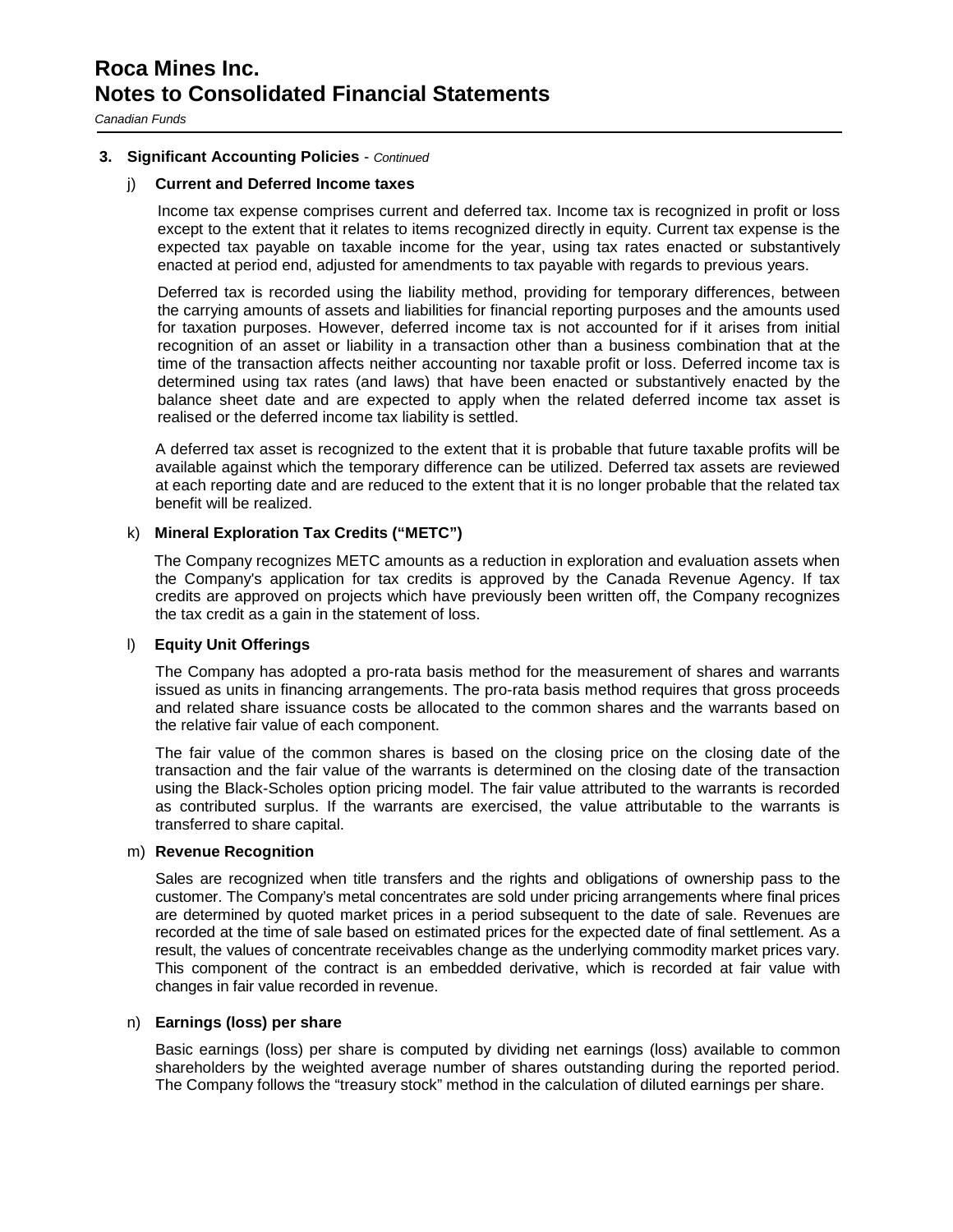*Canadian Funds*

### **3. Significant Accounting Policies** - *Continued*

This method recognizes the proceeds that could be obtained upon exercise of any options and warrants only when such exercise would have a dilutive effect on earnings per share. It assumes that any proceeds from exercise would be used to purchase common shares at the average market price prevailing during the period. In periods in which the Company incurs losses, the exercise of any outstanding options and warrants would be anti-dilutive, and therefore basic and diluted earnings (loss) per share are the same.

## o) **Accounting Standards Adopted in the Current Year**

The following new accounting standards, amendments and interpretations were adopted by the Company as of September 1, 2013. The Company has adopted these new and amended standards without any significant effect on the financial statements.

### *(i) IFRS 10 Consolidated Financial Statements ("IFRS 10")*

IFRS 10, consolidation requires an entity to consolidate an investee when it is exposed, or has rights, to variable returns from its involvement with the investee and has the ability to affect those returns through its power over the investee. Under previous IFRS, consolidation was required when an entity had the power to govern the financial and operating policies of an entity so as to obtain benefits from its activities. IFRS 10 replaces SIC-12 Consolidation – Special Purpose Entities and parts of IAS 27 Consolidated and Separate Financial Statements.

*(ii) IFRS 11 Joint Arrangements ("IFRS 11")*

IFRS 11, Joint Arrangements, requires a venturer to classify its interest in a joint arrangement as a joint venture or joint operation. Joint ventures will be accounted for using the equity method of accounting whereas for a joint operation the venturer will recognize its share of the assets, liabilities, revenue and expenses of the joint operation. Under previous IFRS, entities had the choice to proportionately consolidate or equity account for interests in joint ventures. IFRS 11 supersedes IAS 31, Interests in Joint Ventures, and SIC-13, Jointly Controlled Entities—Nonmonetary Contributions by Venturers.

## *(iii) IFRS 12 Disclosure of Interests in Other Entities ("IFRS 12")*

IFRS 12 Disclosures of Interests in Other Entities establishes disclosure requirements for interests in other entities, such as subsidiaries, joint arrangements and associates. The standard carried forward existing disclosures and also introduced significant additional disclosure that address the nature of, and risks associated with, an entity's interests in other entities.

*(iv) IFRS 13 Fair Value Measurement ("IFRS 13")*

IFRS 13 Fair Value Measurement is a comprehensive standard for fair value measurement and disclosure for use across all IFRS standards. The new standard clarifies that fair value is the price that would be received to sell an asset, or paid to transfer a liability in an orderly transaction between market participants, at the measurement date. Under previous IFRS, guidance on measuring and disclosing fair value was dispersed among the specific standards requiring fair value measurements and did not always reflect a clear measurement basis or consistent disclosures.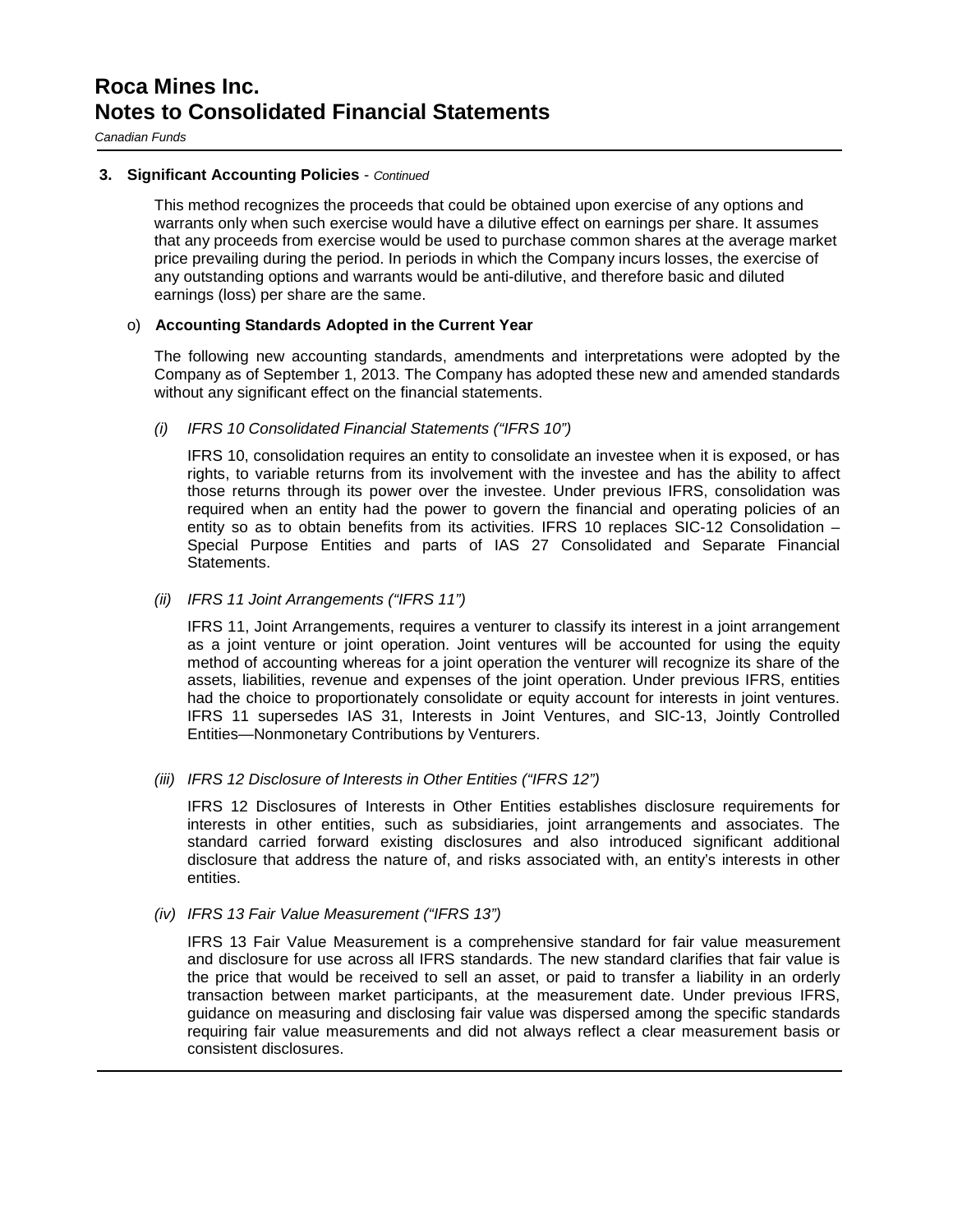*Canadian Funds*

#### **4. Adoption of New or Revised IFRS Standards and IFRS Standards Not Yet Effective**

Certain new standards, interpretations, amendments and improvements to existing standards were issued by the International Accounting Standards Board ("IASB") or International Financial Reporting Interpretations Committee ("IFRIC"). The Standards impacted that are applicable to the Company are as follows:

*(a) IFRS 9 Financial Instruments ("IFRS 9")* 

IFRS 9 introduces the new requirements for the classification, measurement and derecognition of financial assets and financial liabilities. Specifically, IFRS 9 requires all recognized financial assets that are within the scope of IAS 39 Financial Instruments: Recognition and Measurement to be subsequently measured at amortized cost or fair value. IFRS 9 is effective for annual periods beginning on or after January 1, 2018, with earlier application permitted. The Company is currently evaluating the impact of this new standard on the Company's financial assets and financial liabilities.

*(b) IAS 36 Impairment of Assets ("IAS 36")* 

In May 2013, the IASB issued limited scope amendments to IAS 36 which is applicable on a retrospective basis for years beginning on or after January 1, 2014 with optional early adoption permitted. The effect of these amendments includes the following:

- Removal of the requirement introduced as a consequential amendment of issuance of IFRS 13 to disclose recoverable amount when a CGU contains goodwill or indefinite lived intangible assets but there has been no impairment;
- Require disclosure of the recoverable amount of an asset or CGU when an impairment loss has been recognized or reversed; and
- Require detailed disclosure of how the fair value less cost to dispose has been measured when an impairment loss has been recognized or reversed, including the level of the fair value hierarchy for which the fair value measurement is categorized. The adoption of these amendments is not expected to have a significant impact on the consolidated financial statements.
- *(c) Other Amendments*

In addition, there have been amendments to existing standards, including IAS 27, Separate Financial Statements, and IAS 28, Investments in Associates and Joint Ventures. IAS 27 addresses accounting for subsidiaries, jointly controlled entities and associates in non-consolidated financial statements. IAS 28 has been amended to include joint ventures in its scope and to address the changes in IFRS  $10 - 13$ . Adoption of these standards is not expected to have a significant impact on the consolidated financial statements.

### **5. Inventories**

| Details are as follows:       | August 31, | August 31, |        |
|-------------------------------|------------|------------|--------|
|                               | 2014       |            | 2013   |
| Consumable parts and supplies | 83.430     |            | 83.430 |
| Total                         | 83.430     |            | 83.430 |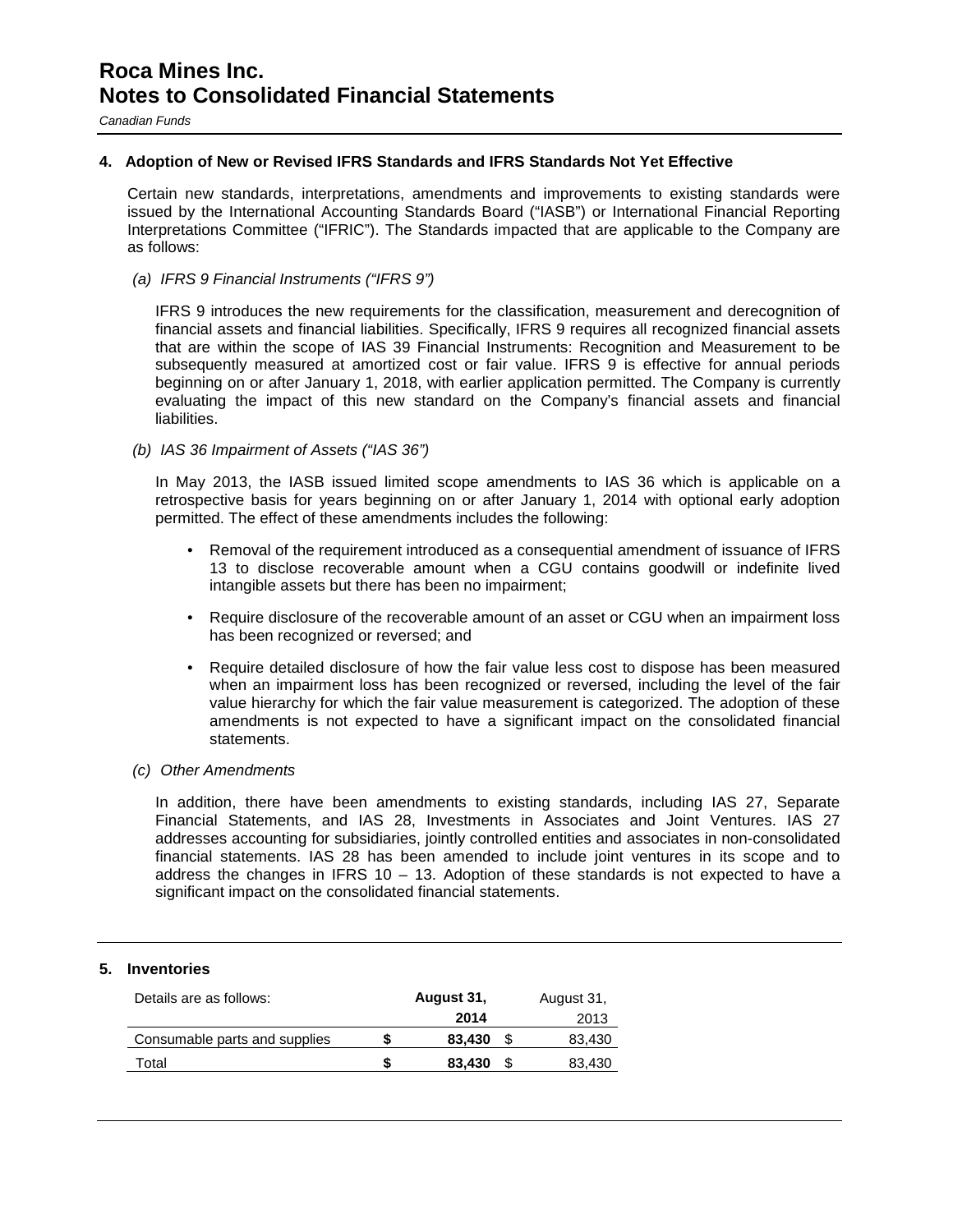*Canadian Funds*

## **6. Exploration and Evaluation Assets**

Details are as follows:

|                                                      | Acquisition           | Deferred<br>Exploration &<br>Evaluation | Recovery       | Total<br>August 31,<br>2014 | Total<br>August 31,<br>2013 |
|------------------------------------------------------|-----------------------|-----------------------------------------|----------------|-----------------------------|-----------------------------|
| Foremore VMS-Gold Project (a)<br>SeaGold Project (b) | 837.511 \$<br>156.500 | 6.088.294<br>82.501                     | ۰<br>(196.750) | 6.925.805<br>42.251         | 6.847.434<br>42.251         |
|                                                      | 994.011               | 6,170,795                               | (196,750)      | 6.968.056                   | 6,889,685                   |

## a) **FOREMORE VMS-Gold Project, Liard Mining Division, B.C., Canada**

The Company holds a 100% interest in certain properties, known as the Foremore Project located in the Liard Mining Division, B.C. The Foremore Project is subject to a 2.5% NSR, which can be reduced to 1% for payments totalling \$2,000,000. The Company is required to make annual advance royalty payments of \$50,000, ceasing in the year in which commercial production commences. Advance royalty payments paid until commercial production is reached may be applied as a reduction of future royalty payments. The Company must also issue 200,000 common shares to the vendor upon the commencement of commercial production.

### b) **SEAGOLD Project, Liard Mining Division, B.C., Canada**

The Company holds a 43% joint venture interest in certain properties, known as the SeaGold Project in the Liard Mining Division, B.C., the balance being held by Romios Gold Resources Inc. ("Romios"), subject to Romios issuing 200,000 common shares to the original property vendor upon the commencement of commercial production. The SeaGold Project is subject to a 2.5% NSR, reducible to 1% for payments totalling \$2,000,000. Advance annual royalty payments of \$30,000 (paid) are payable by the joint venture, ceasing in the year in which commercial production commences. Advance royalty payments paid to commercial production may be applied as a reduction of future royalty payments.

#### c) **Max Molybdenum Mine**

The Company's 65% held subsidiary FortyTwo Metals Inc. holds title in certain properties, known as the MAX molybdenum mine ("MAX"), located in the Revelstoke Mining Division, B.C. MAX is subject to a 2.5% Net Smelter Return ("NSR"). The Company may purchase, at any time, up to 60% of the NSR by paying \$1,000,000 for each 30% (\$2,000,000 for the full 60% of the 2.5% NSR). FortyTwo Metals Inc. has a 100% interest in certain crown grants, mining leases and mineral claims contiguous to the core MAX mineral claims. The Company granted a 2.5% NSR on the contiguous property, which can be reduced to 1% upon payment of \$2,000,000 at any time prior to commencement of commercial production. The Company must also issue 200,000 shares if it commences commercial production from any part of the contiguous property.

As at August 31, 2012, management of the Company determined that impairment indicators existed, and completed an impairment assessment for capitalized exploration and evaluation costs related to the MAX molybdenum mine and surrounding property. In light of a significantly reduced global outlook for future molybdenum and tungsten prices, the Company assessed the fair value of previously capitalized grass roots exploration costs at the MAX project to be nil as of August 31, 2012.

During the year ended August 31, 2014, the Company transferred a 35% interest in FortyTwo Metals Inc. to Discovery Ventures Corp. *(Note 8d).*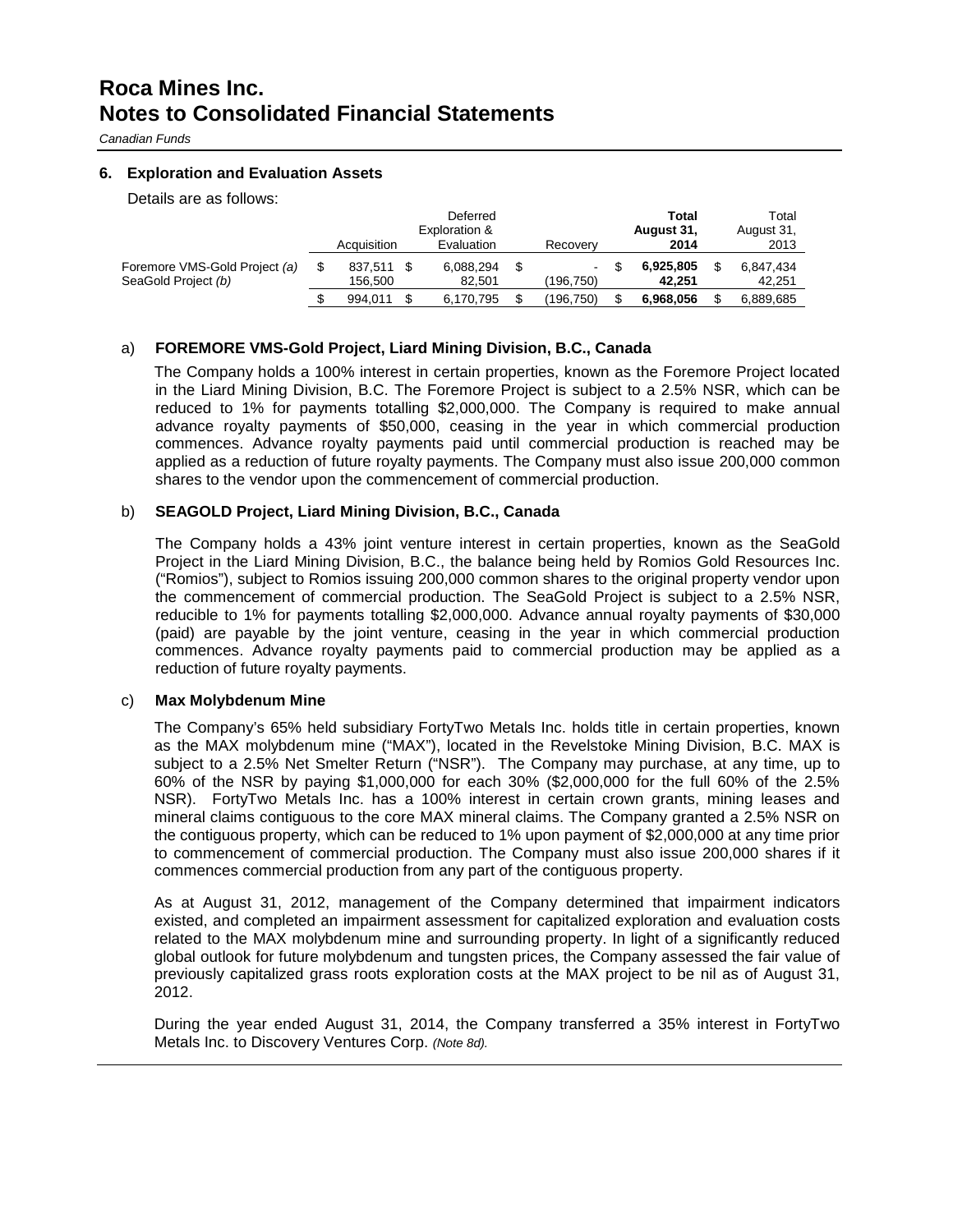*Canadian Funds*

## **7. Property, Plant and Equipment**

Details are as follows:

|                                 | Mining                      |                |                                 |              |                |
|---------------------------------|-----------------------------|----------------|---------------------------------|--------------|----------------|
|                                 | equipment,                  |                |                                 |              |                |
|                                 | property and<br>development | Plant and      | <b>Buildings</b><br>and support | Acquisition  |                |
|                                 | costs                       | equipment      | facilities                      | Max property | Total          |
|                                 | (3)                         | (3)            | (3)                             | $($ \$)      | (3)            |
| At August 31, 2012              |                             |                |                                 |              |                |
| Cost                            | 44,421,596                  | 19,437,723     | 6,111,476                       | 920,460      | 70,891,255     |
| <b>Accumulated Write-downs</b>  | (15,644,370)                | (1,749,702)    | (363, 153)                      | (15, 141)    | (17, 772, 366) |
| <b>Accumulated Amortization</b> | (28, 342, 364)              | (16, 442, 677) | (5,455,929)                     | (824, 249)   | (51,065,219)   |
| Net Book Value                  | 434,862                     | 1,245,344      | 292,394                         | 81,070       | 2,053,670      |
| <b>Year Ended</b>               |                             |                |                                 |              |                |
| <b>August 31, 2013</b>          |                             |                |                                 |              |                |
| Additions                       |                             |                | 4,464                           |              | 4,464          |
| <b>Disposals</b>                | (204, 154)                  | (393, 296)     | (96, 124)                       |              | (693, 574)     |
| Amortization                    |                             |                | (7,023)                         |              | (7,023)        |
| At August 31, 2013              | 230,708                     | 852,048        | 193,711                         | 81,070       | 1,357,537      |
| At August 31, 2013              |                             |                |                                 |              |                |
| Cost                            | 44,217,442                  | 19,044,427     | 6,019,816                       | 920,460      | 70,202,145     |
| <b>Accumulated Write-downs</b>  | (15, 644, 370)              | (1,749,702)    | (363, 153)                      | (15, 141)    | (17, 772, 366) |
| <b>Accumulated Amortization</b> | (28, 342, 364)              | (16, 442, 677) | (5,462,952)                     | (824, 249)   | (51,072,242)   |
| Net Book Value                  | 230,708                     | 852,048        | 193,711                         | 81,070       | 1,357,537      |
| <b>Year Ended</b>               |                             |                |                                 |              |                |
| <b>August 31, 2014</b>          |                             |                |                                 |              |                |
| <b>Disposals</b>                | (15, 241)                   | (6,002)        |                                 |              | (21, 243)      |
| Amortization                    |                             |                | (4, 855)                        |              | (4, 855)       |
| At August 31, 2014              | 215,467                     | 846,046        | 188,856                         | 81,070       | 1,331,439      |
| At August 31, 2014              |                             |                |                                 |              |                |
| Cost                            | 44,202,201                  | 19,038,425     | 6,019,816                       | 920,460      | 70,180,902     |
| Accumulated Write-downs         | (15, 644, 370)              | (1,749,702)    | (363, 153)                      | (15, 141)    | (17, 772, 366) |
| <b>Accumulated Amortization</b> | (28,342,364)                | (16, 442, 677) | (5,467,807)                     | (824,249)    | (51,077,097)   |
| Net Book Value                  | 215,467                     | 846,046        | 188,856                         | 81,070       | 1,331,439      |

Note: In light of ongoing operational difficulties and lower than targeted grades at the MAX molybdenum mine, the Company determined that the operation's future was in significant doubt and that the MAX mine was impaired. The fair value assessment used a historical cost and market comparison approach to determine the estimated net recoverable amount of mine property, plant and equipment.

## *Mine Holding Costs*

During periods in which the Company's mining and milling activities are considered non-operational, monitoring, security, and all associated mine property costs are expensed in the period in which they are occurred as *Mine Holding Costs* until production resumes.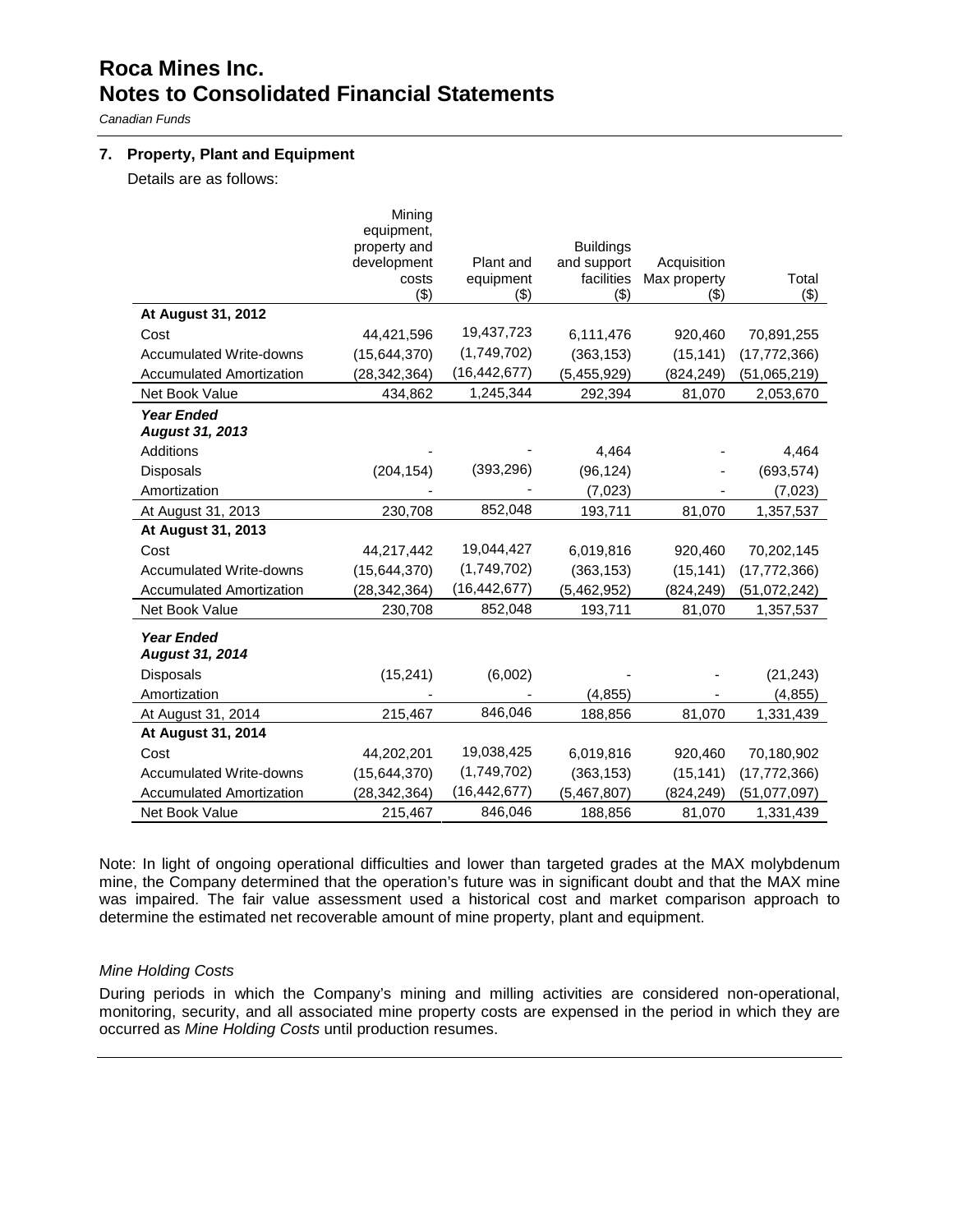*Canadian Funds*

## **8. Shareholder's Equity**

## a) **Share Capital**

The authorized share capital of the Company consists of an unlimited number of common shares without par value. At August 31, 2014 and 2013 there were 123,864,898 common shares outstanding.

## b) **Incentive Stock Options**

The Company established a share purchase option plan whereby the board of directors may, from time to time, grant options to directors, officers, employees or consultants. There were no stock options outstanding as of August 31, 2014 and 2013.

### c) **Warrants**

At August 31, 2014 and 2013 there were no warrants outstanding nor were there changes during the year ended August 31, 2014 or 2013.

### d) **Non-controlling Interest**

The Company's subsidiary, FortyTwo Metals Inc. ("FortyTwo"), holds its interest in the MAX molybdenum mine located approximately 60 kilometres southeast of Revelstoke, B.C. The Company placed the operation on temporary shutdown status in October 2011. In November 2013, the Company entered into an agreement dated November 4, 2013 (the "Agreement") with Discovery Ventures Inc. ("Discovery") whereby the Company granted an exclusive option to Discovery to acquire all of the issued and outstanding common shares of FortyTwo. A 16% interest was transferred to Discovery effective November 15, 2013, a 5% interest was transferred effective January 8, 2014, a 1% interest was transferred effective March 7, 2014 and a 13% interest was transferred effective April 1, 2014 for a total 35% interest. Under the terms of the Agreement as amended, Discovery may exercise the option and acquire all of the shares of FortyTwo for total cash payments of \$5,050,000 and the issuance of 2,500,000 common shares of Discovery in accordance with the following schedule:

- \$50,000 paid to the Company as a non-refundable deposit (paid);
- \$750,000 paid to the Company on or prior to November 15, 2013 (paid);
- \$250,000 payable to the Company on or prior to January 8, 2014 (paid);
- \$50,000 payable to the Company on or prior to March 6, 2014 (paid);
- \$650,000 payable to the Company on or prior to March 24, 2014 (paid); and
- \$3.3 million payable to the Company and the issuance of 2.5 million shares of Discovery on or before April 5, 2014 (past due).

Subsequent to August 31, 2014, Discovery provided an additional \$150,000 to the Company to cover a portion of the Company's operating expenses.

The majority of the purchase price will be used by the Company to maintain the MAX mine in good standing over the option period and to retire the secured and unsecured current liabilities of FortyTwo. FortyTwo shares had a fair value of \$5,675,000 in November 2013, per the terms of the Agreement requiring total cash payments of \$5,050,000 and issuance of 2,500,000 shares of Discovery valued at \$0.25 per share. Based upon this valuation, the amounts recorded in the noncontrolling interest ("NCI") held by Discovery and the Company's equity were as follows:

|                   |            |                 |            | Recorded to      |
|-------------------|------------|-----------------|------------|------------------|
| Transfer Date     | Interest % | Cash            | <b>NCI</b> | Equity           |
| November 15, 2013 | 16%        | 800,000         | (427, 848) | \$<br>(372, 152) |
| January 8, 2014   | 5%         | 250,000         | (149.445)  | (100, 555)       |
| March 7, 2014     | $1\%$      | 50,000          | (30,054)   | (19,946)         |
| April 1, 2014     | 13%        | 650,000         | (388,408)  | (261, 592)       |
|                   | 35%        | \$<br>1,750,000 | (995, 755) | (754,245)        |

During the periods where there was non-controlling interest there was \$99,209 allocated to NCI due to due to the change in percentage ownership of FortyTwo.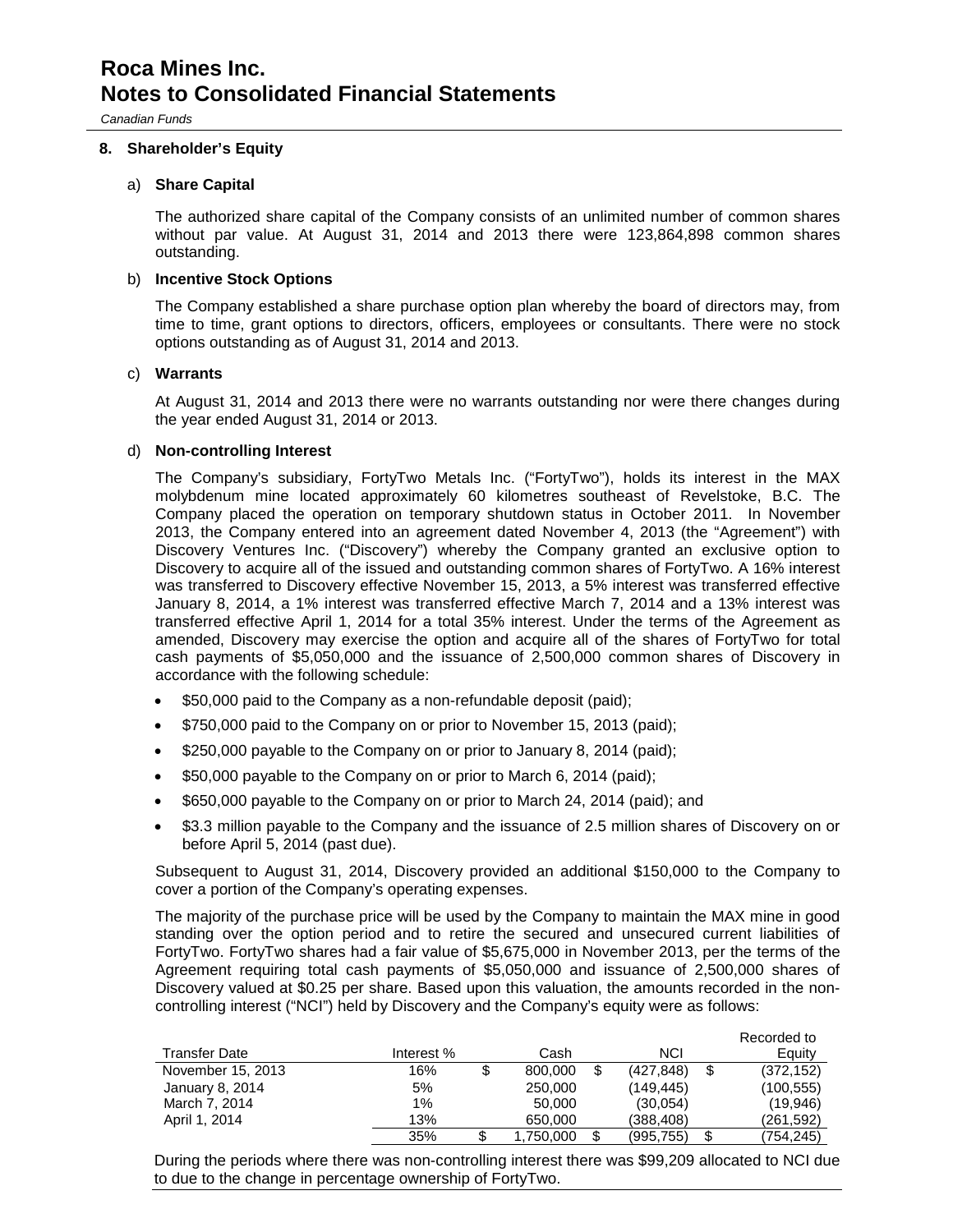*Canadian Funds*

#### **9. Reclamation Bonds**

At August 31, 2014 and 2013, reclamation bonds totalling \$730,000 and \$752,900 respectively were held with the British Columbia Ministry of Energy and Mines as summarized below:

|                         |   | August 31,     |    | August 31, |
|-------------------------|---|----------------|----|------------|
|                         |   | 2014           |    | 2013       |
| MAX Molybdenum Project  | S | 730,000        | £. | 730,000    |
| <b>Foremore Project</b> |   | $\blacksquare$ |    | 22,900     |
| Total                   | S | 730,900        |    | 752,900    |

#### **10. Asset Retirement Obligations**

For each property, management has estimated the costs of reclaiming any disturbances to its projects in accordance with the Company's accounting policies. Details of management's estimates of reclamation and mine closure costs are as follows:

|                                   |     | August 31,<br>2014 | August 31,<br>2013 |
|-----------------------------------|-----|--------------------|--------------------|
| Balance – Beginning of Period     | \$. | $1.313.402$ \$     | 1,335,002          |
| Transferred to short term portion |     | $\blacksquare$     | (21,600)           |
| Balance – End of Period           | S   | 1,313,402          | 1,313,402          |

The Company has estimated its MAX Molybdenum mine future site restoration costs to be \$1,313,402 as of August 31, 2014. All amounts are now recorded undiscounted due to the uncertainty in forecasting ultimate closure dates.

Other property retirement obligations of \$21,600 were estimated by management. During the year ended August 31, 2014 the Company completed reclamation at its Foremore project at a cost of \$22,323 and management believes it has retired the asset retirement obligation in full.

It is possible the Company's estimate of its ultimate reclamation, site restoration and closure liability could materially change due to possible changes in laws and regulations or changes in cost estimates.

### **11. Related Party Transactions**

- a) During the year ended August 31, 2014, the Company recorded rent and office expense recoveries totalling \$82,914 (2013 - \$42,071) by companies with common management. At August 31, 2014, there was \$56,902 (2013 - \$Nil) owing from these related parties.
- b) During the year ended August 31, 2012, Directors of the Company provided various short–term, non-interest bearing loans without fixed repayment terms to the Company which at August 31, 2014 stood at \$175,000 (2013 - \$252,500).
- c) At August 31, 2014, current liabilities include \$997,809 (2013 \$1,021,332) payable to Directors of the Company. These liabilities are non-interest bearing, and without specific repayment terms.

Key management includes the Chief Executive Officer, Chief Financial Officer and members of the Company's Board of Directors. Other than as disclosed above, compensation accrued to key management for services during the years ended August 31, 2014 and August 31, 2013 is as follows:

|                       | 2014    | 2012    |
|-----------------------|---------|---------|
| Salaries and benefits | 213.535 | 316.819 |
|                       | 213.535 | 316,819 |

These transactions were incurred in the ordinary course of business (except as noted in 11b).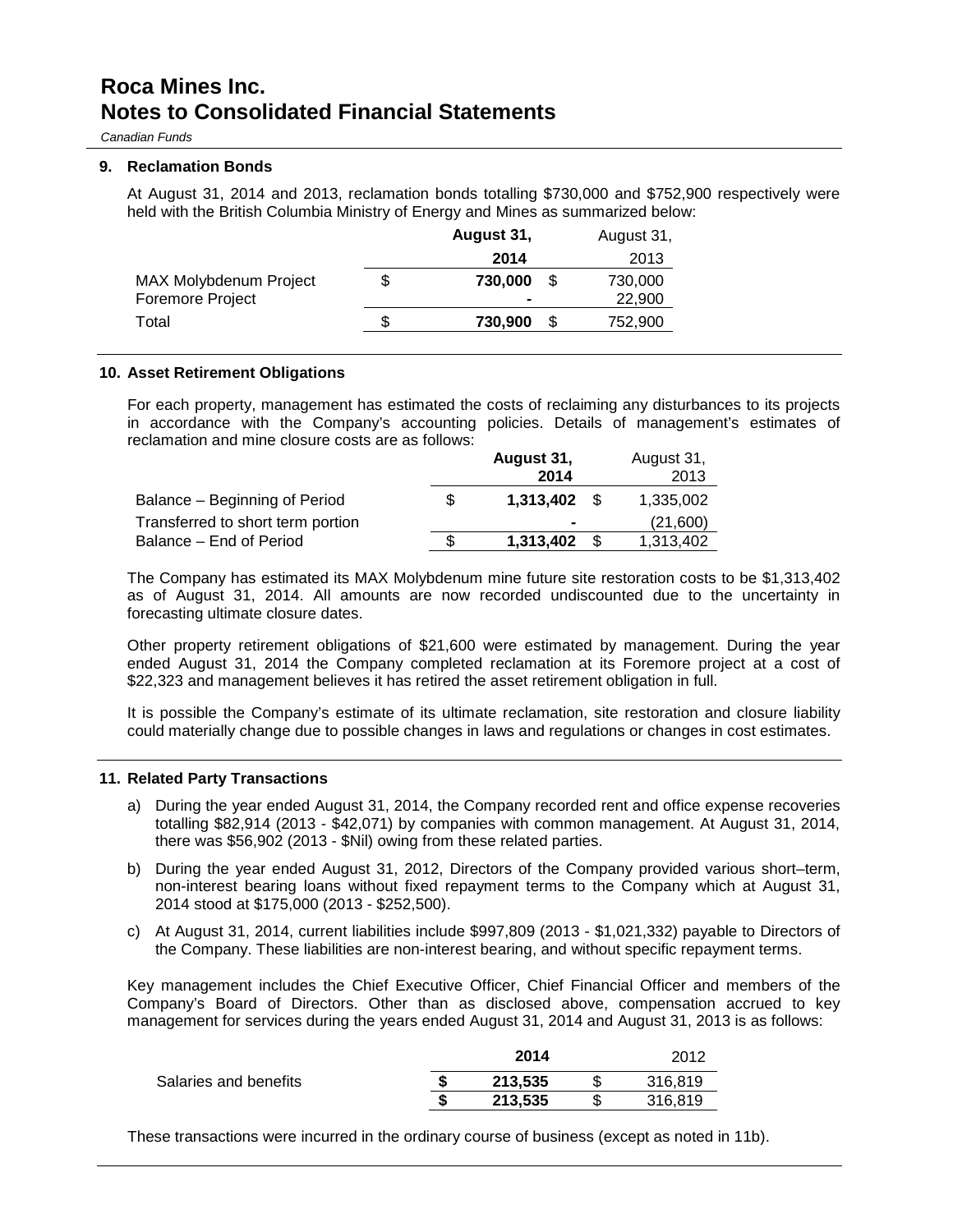*Canadian Funds*

#### **12. Income Taxes**

a) Income tax expense differs from the amount that would result from applying the Canadian and federal and provincial income tax rates to earnings before income taxes. These differences result from the following items:

|                                                                                                                                                                | <b>Year Ended</b><br>August 31,<br>2014 |    | Year Ended<br>August 31,<br>2013 |
|----------------------------------------------------------------------------------------------------------------------------------------------------------------|-----------------------------------------|----|----------------------------------|
| Income (Loss) before income taxes                                                                                                                              | \$<br>(1,010,118)                       | \$ | (1,279,720)                      |
| Canadian federal and provincial income tax rate                                                                                                                | 26.00%                                  |    | 25.42%                           |
| Income tax recovery based on above rates                                                                                                                       | (262, 631)                              |    | (325, 305)                       |
| Increase (decrease) due to:<br>Losses for which no tax benefit was recorded<br>Non-deductible expenses for tax purposes<br>Statutory tax rate change and other | 261,062<br>1,569                        |    | 332,114<br>613<br>(7, 422)       |
| Income tax expense                                                                                                                                             |                                         | S. |                                  |

b) The significant components of unrecognized deferred income tax assets and BC mineral tax assets are as follows:

|                                                |   | August 31,<br>2014 | August 31,<br>2013 |
|------------------------------------------------|---|--------------------|--------------------|
| Deferred income and mineral tax assets         |   |                    |                    |
| Non-capital loss carry forwards                | S | 5,814,074          | \$<br>3,228,632    |
| Share issue costs                              |   | 14,173             | 28,661             |
| Resource property costs                        |   | 1,259,130          | 3,576,226          |
| Property, plant and equipment                  |   | 15,135,931         | 15,175,203         |
| Other                                          |   | 445,482            | 451,606            |
| Asset retirement obligation                    |   | 467,834            | 473,449            |
| Total unrecognized deferred and BC mineral tax |   |                    |                    |
| assets                                         |   | 23,136,624         | \$<br>22,933,777   |

c) The Company has non-capital losses for tax purposes of \$22,358,733 that may be available to offset future taxable income. These loss carry-forwards are all in respect of Canadian and Mexican operations and expire as follows:

| Year | Canada           | Mexico       | Total            |
|------|------------------|--------------|------------------|
| 2020 | \$               | \$<br>40,198 | \$<br>40,198     |
| 2026 | 218,077          |              | 218,077          |
| 2027 | 784,187          |              | 784,187          |
| 2028 | 1,408,816        |              | 1,408,816        |
| 2029 | 763,210          |              | 763,210          |
| 2030 | 877,285          |              | 877,285          |
| 2031 | 5,281,843        |              | 5,281,843        |
| 2032 | 6,037,228        |              | 6,037,228        |
| 2033 | 4,047,416        |              | 4,047,416        |
| 2034 | 2,900,473        |              | 2,900,473        |
|      | \$<br>22,318,535 | \$<br>40.198 | \$<br>22,358,733 |

The Company also has tax basis \$11,800,000 (2013 - \$20,600,000) in respect of exploration and evaluation assets which has no expiry date. In addition, the Company has a tax basis of \$32,700,000 (2013 - \$33,100,000) in respect of property, plant and equipment which has no expiry date.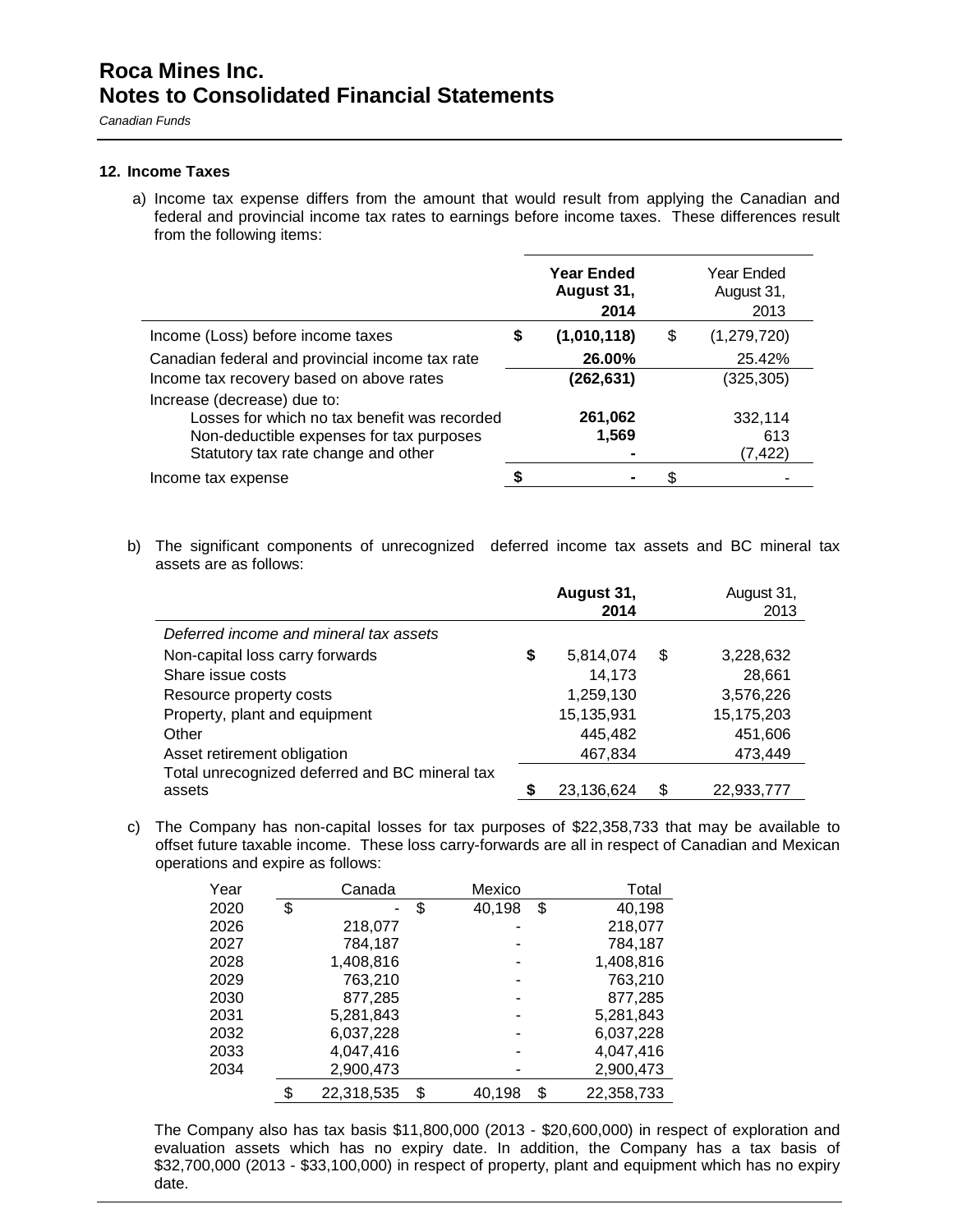*Canadian Funds*

### **13. Commitments**

a) The Company has signed a lease agreement for the rental of office space that now ends on November 30, 2015. The future minimum lease obligations are \$102,513 as of August 31, 2014.

## **14. Financial Instruments**

#### a) **Fair Values**

There are three levels of fair value hierarchy that prioritize the inputs to valuation techniques used to measure fair value, with level 1 inputs having the highest priority. The levels and the valuation techniques used to value the Company's financial assets and liabilities are described below:

- Level 1 Unadjusted quoted prices in active markets that are accessible at the measurement date for identical, unrestricted assets or liabilities.
- Level 2 Quoted prices in markets that are not active, quoted prices for similar assets or liabilities in active markets, or inputs that are observable, either directly or indirectly, for substantially the full term of the asset or liability.
- Level 3 Unobservable (supported by little or no market activity) prices.

The carrying amounts of financial instruments approximate fair value as of August 31, 2014 and 2013 as shown below:

| <b>Financial Assets</b>   | <b>Fair Value</b><br>Hierarchy | <b>Carrying and Fair Values</b> |                    |     |                    |  |  |
|---------------------------|--------------------------------|---------------------------------|--------------------|-----|--------------------|--|--|
|                           | Level                          |                                 | August 31,<br>2014 |     | August 31,<br>2013 |  |  |
| Cash and cash equivalents | N/A                            | S                               | 65,849             | \$. |                    |  |  |
| <b>Reclamation bonds</b>  | N/A                            | S                               | 730,000            | \$  | 752.900            |  |  |

The fair value of accounts payable and accrued liabilities and due to related parties may be less than the carrying value as a result of the Company's credit and liquidity risk.

#### b) **Capital Management**

The Company's primary objectives when managing capital are to safeguard the Company's ability to continue as a going concern, so that it can continue to provide returns for shareholders, and to have sufficient funds on hand for business opportunities as they arise. Total equity is the equity attributable to shareholders of the Company in the consolidated statement of financial position. The Company considers the components of shareholders' equity, as well as its cash and equivalents as capital. The Company manages its capital structure and makes adjustments to it in light of changes in economic conditions and the risk characteristics of the underlying assets. In order to maintain or adjust the capital structure, the Company may issue equity, sell assets, or return capital to shareholders as well as issue or repay debt. The Company is not subject to externally-imposed capital requirements.

The Company invests its cash with commercial banks in short-term interest-bearing investments, having maturity dates of three months or less from the date of acquisition, that are readily convertible to known amounts of cash. During the year ended August 31, 2014, due to the Company's liquidity position, no short term investments were undertaken. As at August 31, 2014, the Company had no foreign currency hedges or commodity hedges in place, and consequently, hedge accounting is not used.

Additional information regarding capital risk is disclosed in Note 1.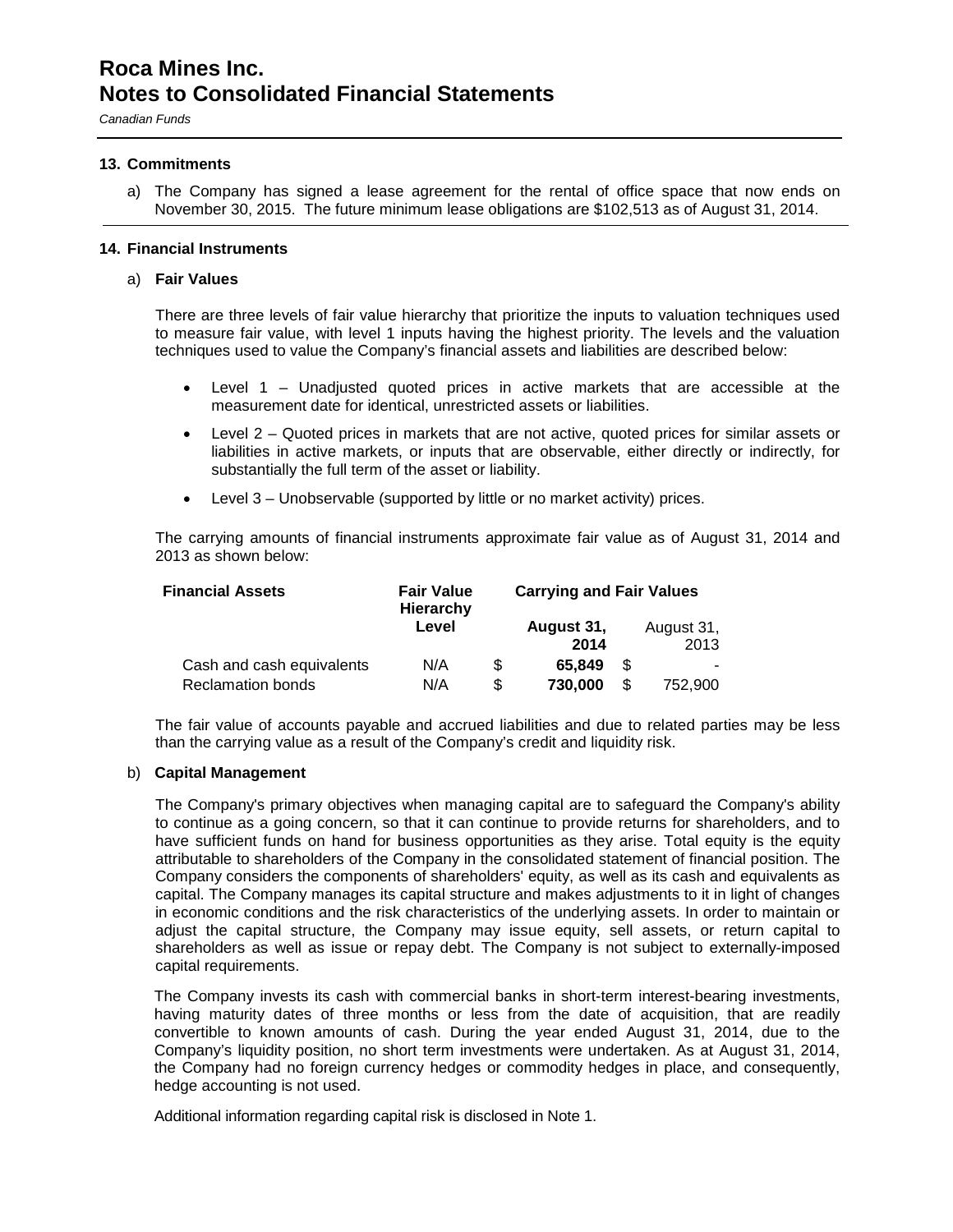*Canadian Funds*

#### **14. Financial Instruments** – *Continued*

#### c) **Financial Risk Management**

The Company is exposed to potential loss from various risks including credit risk, foreign exchange risk, interest rate risk, liquidity risk, market risk and commodity price risk.

#### *i) Credit Risk*

The Company's maximum exposure to credit risk is the carrying value of its cash and cash equivalents which was \$65,849 at August 31, 2014.

#### *ii) Foreign Exchange Risk*

The Company's revenues from the sale of molybdenum concentrates were denominated in US dollars however the Company's operating expenses are incurred primarily in Canadian dollars and its liabilities are denominated primarily in Canadian dollars and to a minor extent US dollars and Mexican pesos. Consequently, the Company's operations are subject to currency translation risk. The operating results and the financial position of the Company are reported in Canadian dollars.

The fluctuation of the US dollar and Mexican peso in relation to the Canadian dollar will, consequently, have an impact upon the reported profitability of the Company and may also affect the value of the Company's assets and liabilities. The Company has not entered into any agreements or purchased any instruments to hedge possible currency risks at this time.

At August 31, 2014, the Company's financial assets held in US dollars and Mexican pesos were.

|                           | stated in \$US | stated in \$MX |
|---------------------------|----------------|----------------|
| Cash and cash equivalents | 124            | 294            |
| $\tau$ otal               | 124            | 294            |

At August 31, 2014, the Company's financial liabilities held in US dollars and Mexican pesos were:

|                                          | stated in \$US | stated in \$MX |
|------------------------------------------|----------------|----------------|
| Accounts payable and accrued liabilities | 101.638        |                |
| Total                                    | 101.638        | 797            |

With other variables unchanged, each \$0.10 strengthening (weakening) of the US dollar against the Canadian dollar would result in a decrease (increase) of approximately \$(10,000) in net income respectively for year ended August 31, 2014. Variations in the Mexican peso would result in an insignificant change in net income for year ended August 31, 2014.

#### *iii) Interest Rate Risk*

The Company is exposed to interest rate risk on its cash and cash equivalents and reclamation bonds. Generally, the Company's interest income will be reduced during sustained periods of lower interest rates as higher yielding cash equivalents and investments mature and the proceeds are invested at lower interest rates. A 1% change in interest rates would have an insignificant impact on the Company's net income for the year ended August 31, 2014.

#### *iv) Liquidity Risk*

The Company is exposed to significant liquidity risk. The Company seeks to manage liquidity risk by maintaining sufficient cash and short-term investment balances for settlement of its obligations. The Company seeks to manage liquidity requirements based on expected cash flow to try to ensure there is sufficient capital in order to meet short-term obligations. Additional information regarding liquidity risk is disclosed in Note 1.